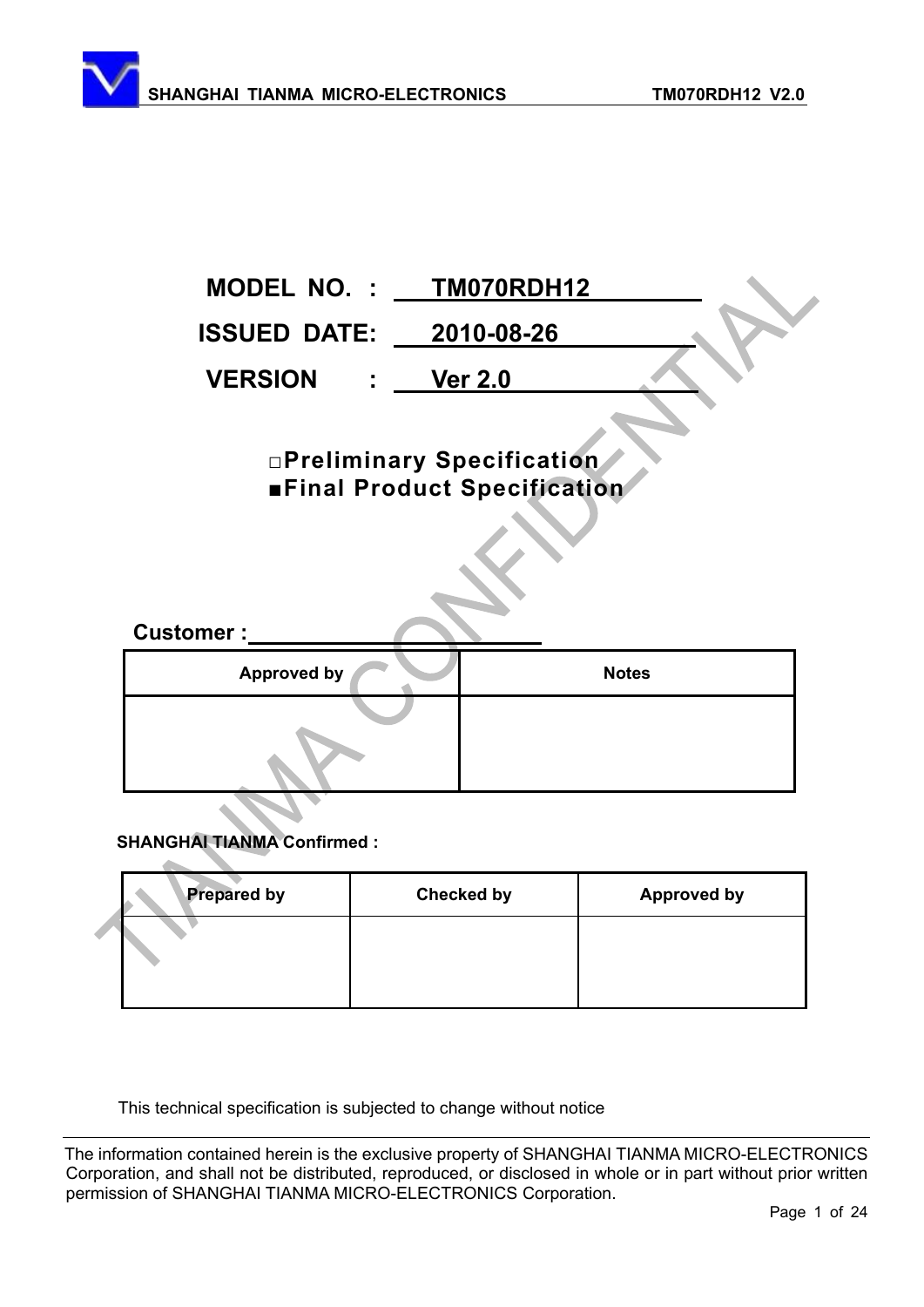# **Table of Contents**

<span id="page-1-0"></span>

| $\mathbf{1}$    |  |
|-----------------|--|
| $\overline{2}$  |  |
| 3               |  |
| 4               |  |
| 5               |  |
| 6               |  |
| $7\overline{ }$ |  |
| 8               |  |
| 9               |  |
| 10 <sup>1</sup> |  |
|                 |  |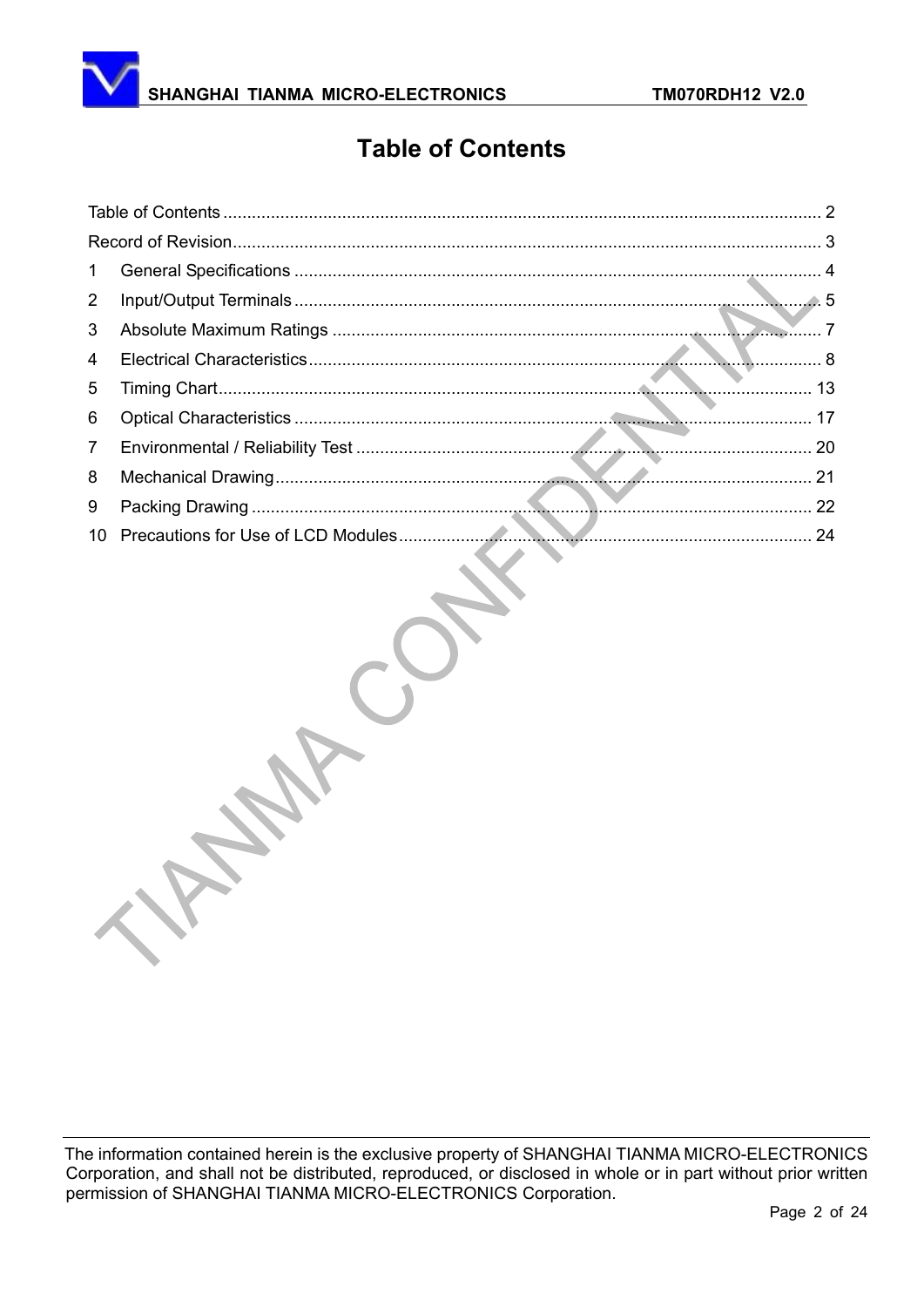<span id="page-2-0"></span>

# **Record of Revision**

| Rev     | <b>Issued Date</b> | <b>Description</b>                         | <b>Editor</b> |
|---------|--------------------|--------------------------------------------|---------------|
| $1.0\,$ | 2010-06-07         | <b>Preliminary Specification Release</b>   | Xing Nie      |
| 2.0     | 2010-0-26          | <b>Final Product Specification Release</b> | Xing Nie      |
|         |                    |                                            |               |
|         |                    |                                            |               |
|         |                    |                                            |               |
|         |                    |                                            |               |
|         |                    |                                            |               |
|         |                    |                                            |               |
|         |                    |                                            |               |
|         |                    |                                            |               |
|         |                    |                                            |               |
|         |                    |                                            |               |
|         |                    |                                            |               |
|         |                    |                                            |               |
|         |                    |                                            |               |
|         |                    |                                            |               |
|         |                    |                                            |               |
|         |                    |                                            |               |
|         |                    |                                            |               |
|         |                    |                                            |               |
|         |                    |                                            |               |
|         |                    |                                            |               |
|         |                    |                                            |               |
|         |                    |                                            |               |
|         |                    |                                            |               |
|         |                    |                                            |               |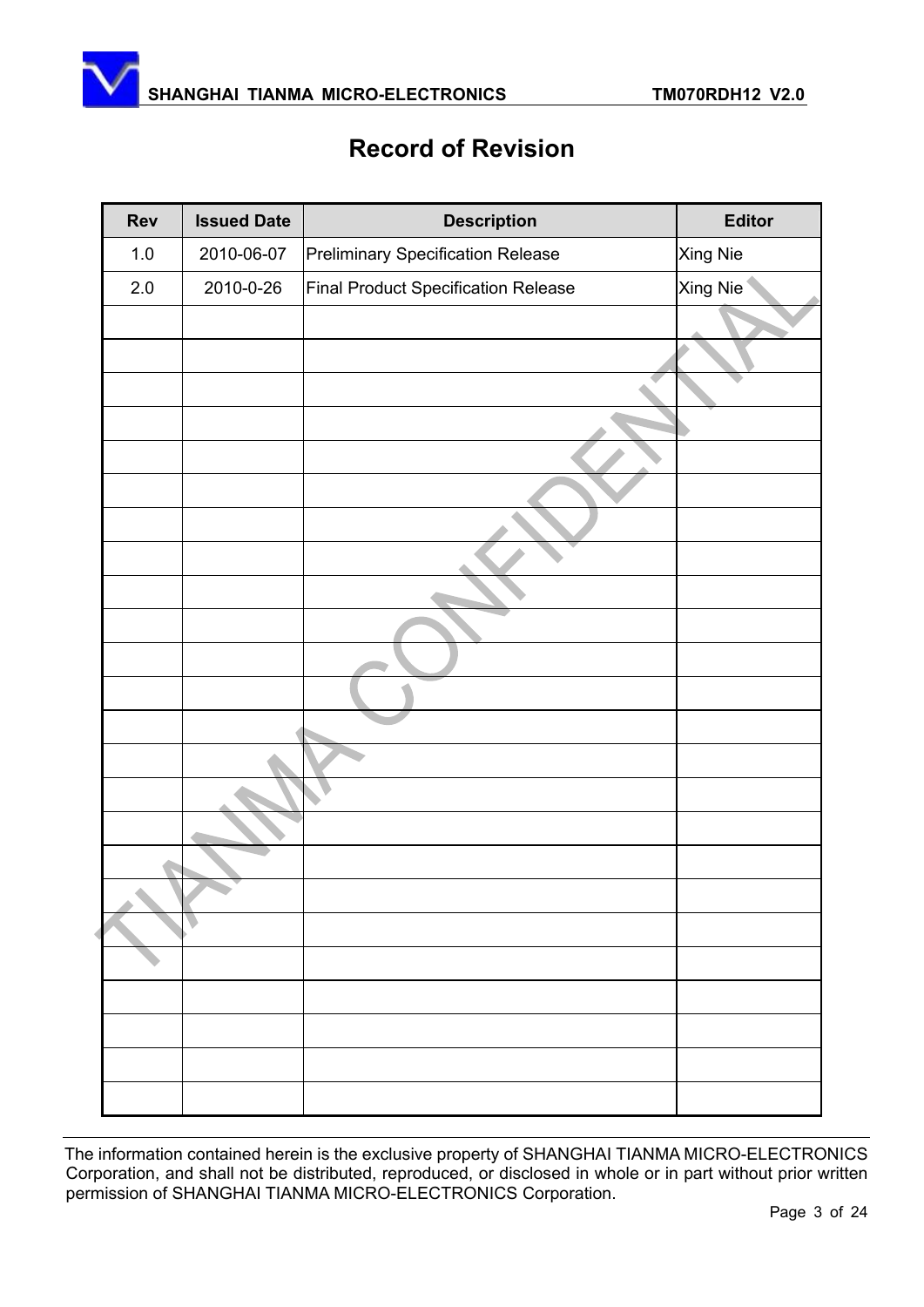<span id="page-3-0"></span>

## **1 General Specifications**

|                                             | <b>Spec</b>                           |                               |  |
|---------------------------------------------|---------------------------------------|-------------------------------|--|
|                                             | <b>Size</b>                           | $7.0$ inch                    |  |
|                                             | Resolution                            | 800(RGB) x 480                |  |
|                                             | Interface                             | RGB 24 bit with TCON          |  |
|                                             | <b>Color Depth</b>                    | 16.7M                         |  |
|                                             | <b>Technology Type</b>                | a-Si                          |  |
| <b>Display Spec.</b>                        | Pixel Pitch (mm)                      | 0.1926x0.1790                 |  |
|                                             | <b>Pixel Configuration</b>            | R.G.B. Vertical Stripe        |  |
|                                             | Display Mode                          | <b>TM with Normally White</b> |  |
|                                             | Surface Treatment(Up Polarizer)       | <b>Anti Glare</b>             |  |
|                                             | <b>Viewing Direction</b>              | 12 o'clock                    |  |
|                                             | <b>Gray Scale Inversion Direction</b> | 6 o'clock                     |  |
|                                             | $LCM (W \times H \times D) (mm)$      | 164.9x100.0x5.7               |  |
|                                             | Active Area(mm)                       | 154.08X85.92                  |  |
| <b>Mechanical</b><br><b>Characteristics</b> | With /Without TSP                     | <b>Without TSP</b>            |  |
|                                             | Weight (g)                            | TBD                           |  |
|                                             | <b>LED Numbers</b>                    | 21 LED <sub>s</sub>           |  |

Note 1: Viewing direction for best image quality is different from TFT definition. There is a 180 degree shift.

Note 2: Requirements on Environmental Protection: Q/S0002

Note 3: LCM weight tolerance: +/- 5%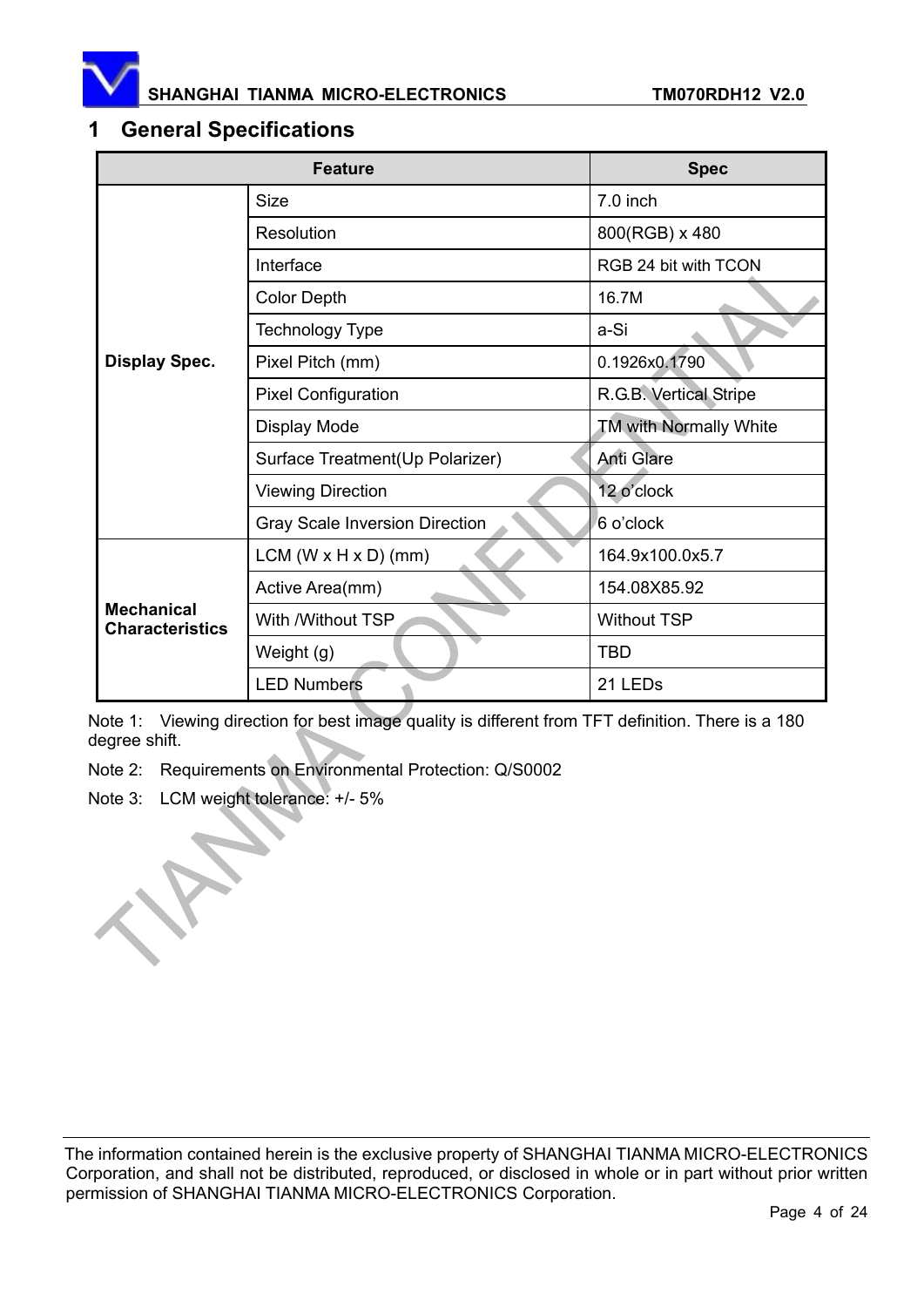<span id="page-4-0"></span>

# **2 Input/Output Terminals**

## **2.1 CN1 of FPC**

| <b>Pin No</b>           | <b>Symbol</b>  | I/O          | <b>Description</b>                             | <b>Remark</b> |
|-------------------------|----------------|--------------|------------------------------------------------|---------------|
| 1                       | <b>AGND</b>    | P            | Ground                                         |               |
| $\overline{2}$          | <b>AVDD</b>    | P            | Analog power                                   |               |
| 3                       | <b>VCC</b>     | P            | Digital power supply                           |               |
| $\overline{\mathbf{4}}$ | R <sub>0</sub> |              | Red data(LSB)                                  |               |
| 5                       | R <sub>1</sub> |              | Red data                                       |               |
| 6                       | R <sub>2</sub> |              | Red data                                       |               |
| $\overline{7}$          | R <sub>3</sub> |              | Red data                                       |               |
| 8                       | R <sub>4</sub> |              | Red data                                       |               |
| $\boldsymbol{9}$        | R <sub>5</sub> |              | Red data                                       |               |
| 10                      | R <sub>6</sub> |              | Red data                                       |               |
| 11                      | R <sub>7</sub> |              | Red data(MSB)                                  |               |
| 12                      | G <sub>0</sub> |              | Green data(LSB)                                |               |
| 13                      | G <sub>1</sub> |              | Green data                                     |               |
| 14                      | G <sub>2</sub> |              | Green data                                     |               |
| 15                      | G <sub>3</sub> |              | Green data                                     |               |
| 16                      | G4             |              | Green data                                     |               |
| 17                      | G <sub>5</sub> |              | Green data                                     |               |
| 18                      | G <sub>6</sub> |              | Green data                                     |               |
| 19                      | G7             |              | Green data(MSB)                                |               |
| 20                      | B <sub>0</sub> |              | Blue data(LSB)                                 |               |
| 21                      | <b>B1</b>      |              | <b>Blue data</b>                               |               |
| 22                      | <b>B2</b>      |              | <b>Blue data</b>                               |               |
| 23                      | B <sub>3</sub> |              | <b>Blue data</b>                               |               |
| 24                      | <b>B4</b>      |              | <b>Blue data</b>                               |               |
| 25                      | <b>B5</b>      |              | Blue data                                      |               |
| 26                      | B <sub>6</sub> |              | Blue data                                      |               |
| 27                      | <b>B7</b>      |              | Blue data(MSB)                                 |               |
| 28                      | <b>DCLK</b>    |              | Clock input                                    |               |
| 29                      | DE             |              | Data enable signal. Active high to enable data |               |
| 30                      | <b>HSD</b>     |              | Horizontal sync input. negative polarity       |               |
| 31                      | <b>VSD</b>     |              | Vertical sync input. negative polarity         |               |
|                         |                |              | DE/SYNC mode select.                           |               |
| 32                      | <b>MODE</b>    | I            | H: DE mode , L: SYNC mode                      |               |
| 33                      | <b>RSTB</b>    |              | Global reset pin                               |               |
|                         |                |              | Standby mode select                            |               |
| 34                      | <b>STBYB</b>   |              | H: normal operation, L: standby mode           |               |
| 35                      | <b>SHLR</b>    | $\mathsf{l}$ | Source right or left sequence control          |               |
| 36                      | <b>VCC</b>     | $\mathsf{P}$ | Digital power                                  |               |
| 37                      | <b>UPDN</b>    |              | Gate up or down scan control                   |               |
| 38                      | <b>GND</b>     | ${\sf P}$    | Ground                                         |               |
| 39                      | <b>AGND</b>    | P            | Ground                                         |               |
| 40                      | <b>AVDD</b>    | P            | Analog power                                   |               |
| 41                      | <b>VCOM</b>    |              | Common voltage input                           |               |

Matching Connector: FH28-60S-0.5SH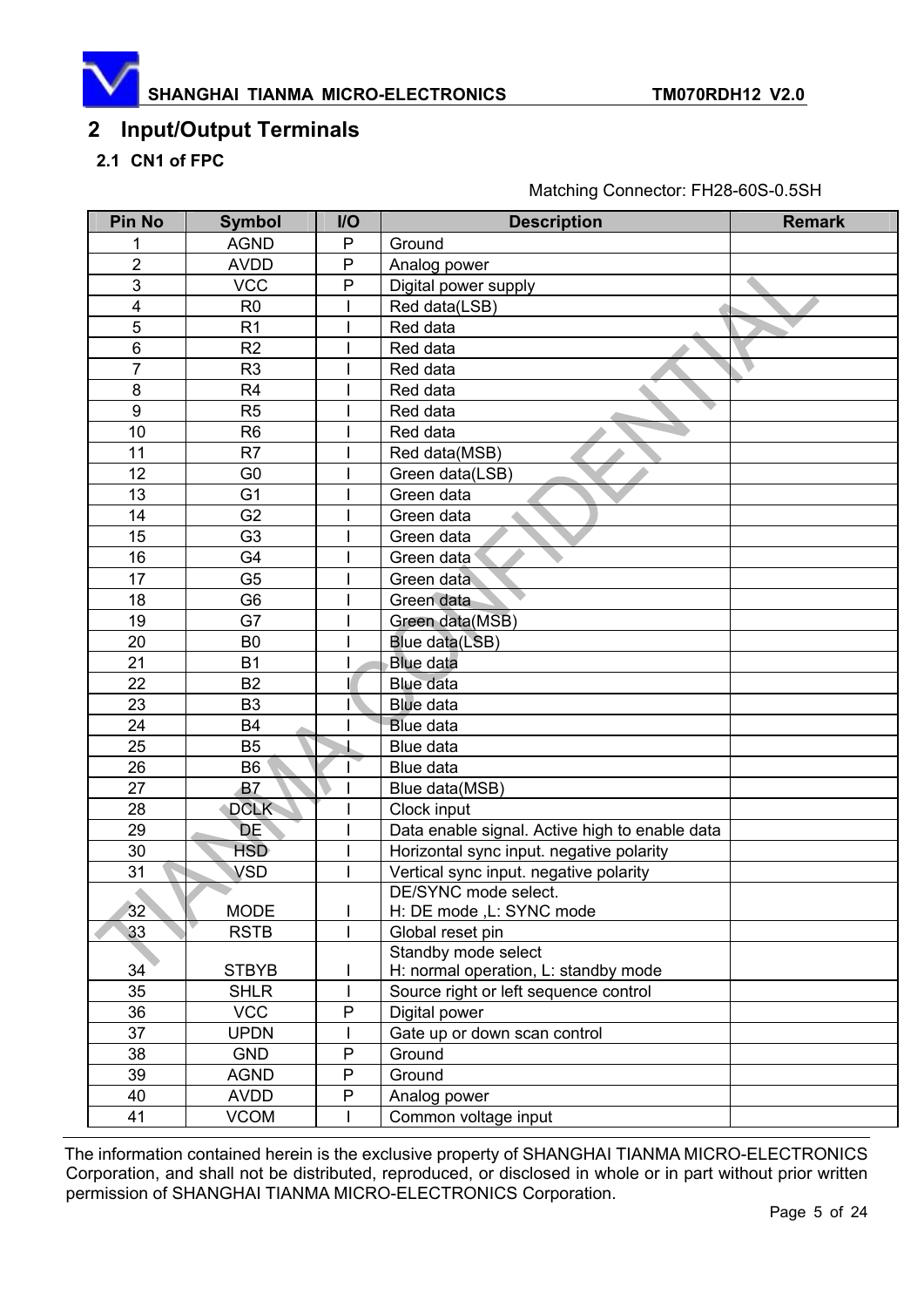|    | SHANGHAI TIANMA MICRO-ELECTRONICS |                | <b>TM070RDH12 V2.0</b>                 |
|----|-----------------------------------|----------------|----------------------------------------|
|    |                                   |                | Dithering setting.                     |
| 42 | <b>DITH</b>                       |                | H: 6bit resolution, L: 8bit resolution |
| 43 | <b>NC</b>                         | -              | Not connect                            |
| 44 | <b>NC</b>                         |                | Not connect                            |
| 45 | V10                               |                | Gamma voltage 10                       |
| 46 | V <sub>9</sub>                    |                | Gamma voltage 9                        |
| 47 | V <sub>8</sub>                    |                | Gamma voltage 8                        |
| 48 | V <sub>7</sub>                    |                | Gamma voltage 7                        |
| 49 | V <sub>6</sub>                    |                | Gamma voltage 6                        |
| 50 | V <sub>5</sub>                    |                | Gamma voltage 5                        |
| 51 | V <sub>4</sub>                    |                | Gamma voltage 4                        |
| 52 | V <sub>3</sub>                    |                | Gamma voltage 3                        |
| 53 | V <sub>2</sub>                    |                | Gamma voltage 2                        |
| 54 | V <sub>1</sub>                    |                | Gamma voltage 1                        |
| 55 | <b>NC</b>                         | $\overline{a}$ | Not connect                            |
| 56 | <b>VGH</b>                        | P              | Positive power for TFT                 |
| 57 | <b>VCC</b>                        | P              | Digital power                          |
| 58 | <b>VGL</b>                        | $\mathsf{P}$   | Negative power for TFT                 |
| 59 | <b>GND</b>                        | $\mathsf{P}$   | Ground                                 |
| 60 | <b>NC</b>                         |                | Not connect                            |

Note: I/O definition.

I---Input pin, O---Output pin, P--- Power/Ground, N--- No Connection

## **2.2 CN2 of LED BLU Connector**

| Pin | <b>Symbol</b> | I/O | <b>Description</b> | <b>Remark</b>    |
|-----|---------------|-----|--------------------|------------------|
|     | LED+          | D   | <b>LED Anode</b>   | <b>Red Cable</b> |
|     | _ED+          |     | <b>LED Cathode</b> | White Cable      |

#### **2.3 U/D R/L Function Description**

| <b>Scan Control Input</b> |             | <b>Scanning Direction</b> |  |  |
|---------------------------|-------------|---------------------------|--|--|
| <b>UPDN</b>               | <b>SHLR</b> |                           |  |  |
| GND                       | <b>VCC</b>  | Up to Down, Left to Right |  |  |
| VCC                       | GND         | Down to Up, Right to Left |  |  |
| <b>GND</b>                | GND         | Up to Down, Right to Left |  |  |
| VCC                       | VCC         | Down to Up, Left to Right |  |  |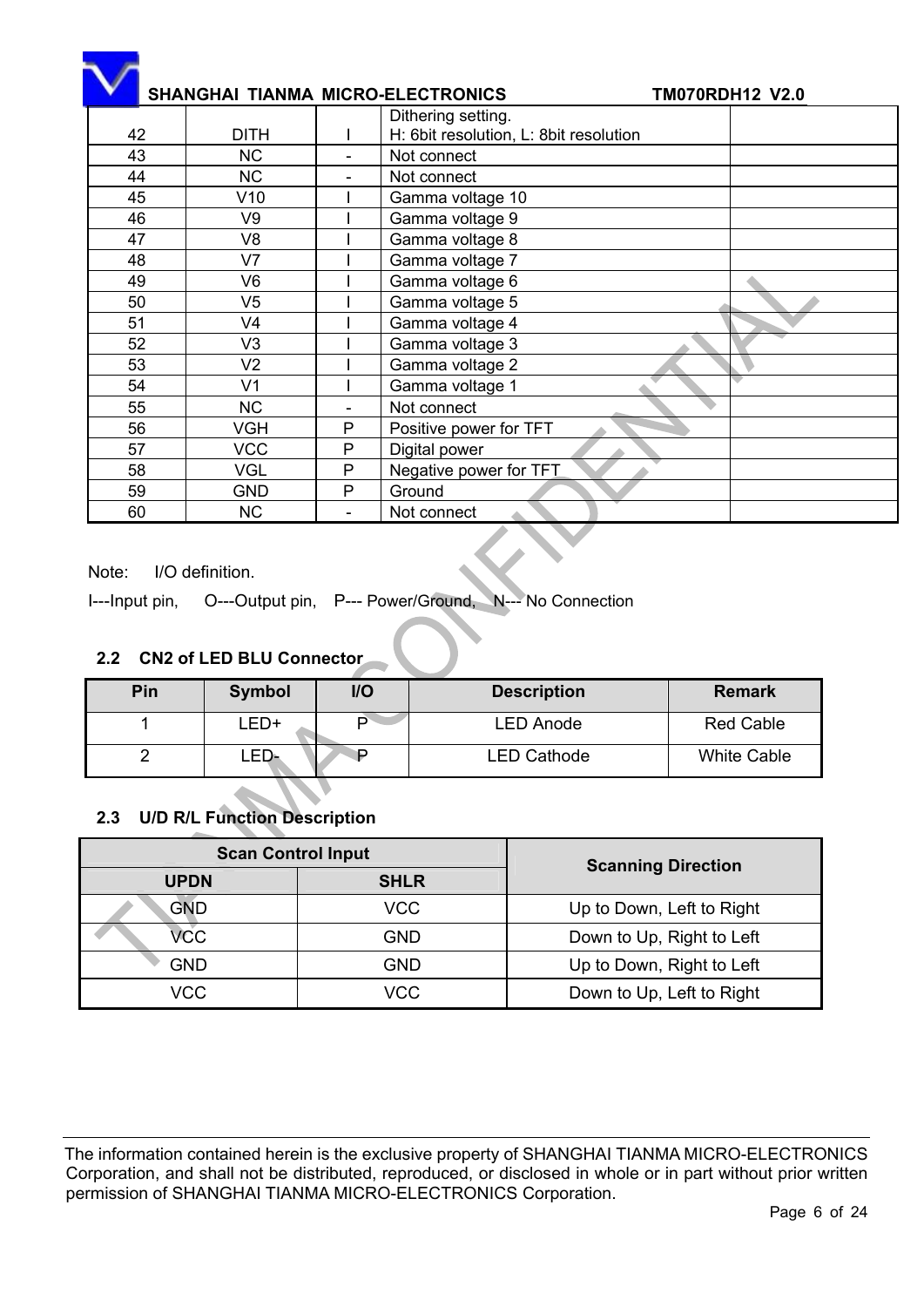<span id="page-6-0"></span>

# **3 Absolute Maximum Ratings**

| AGND= GND=0V, Ta = $25^{\circ}$ C |                           |            |            |             |               |  |  |
|-----------------------------------|---------------------------|------------|------------|-------------|---------------|--|--|
| <b>Item</b>                       | <b>Symbol</b>             | <b>Min</b> | <b>Max</b> | <b>Unit</b> | <b>Remark</b> |  |  |
|                                   | <b>VCC</b>                | $-0.50$    | 5.00       | V           |               |  |  |
|                                   | <b>AVDD</b>               | $-0.50$    | 15.00      | V           |               |  |  |
| <b>Power Voltage</b>              | <b>VGH</b>                | $-0.30$    | 42.00      | V           |               |  |  |
|                                   | <b>VGL</b>                | $-20.00$   | 0.30       | V           |               |  |  |
|                                   | <b>VGH-VGL</b>            | $-0.30$    | 40.00      | V           |               |  |  |
| <b>Backlight Forward Current</b>  | $I_{LED}$                 |            | 25.0       | mA          | For each LED  |  |  |
| <b>Operating Temperature</b>      | $T_{\mathsf{OPR}}$        | $-20.0$    | 70.0       | °∩          |               |  |  |
| Storage Temperature               | $\mathsf{T}_{\text{STG}}$ | $-30.0$    | 80.0       | ≧           |               |  |  |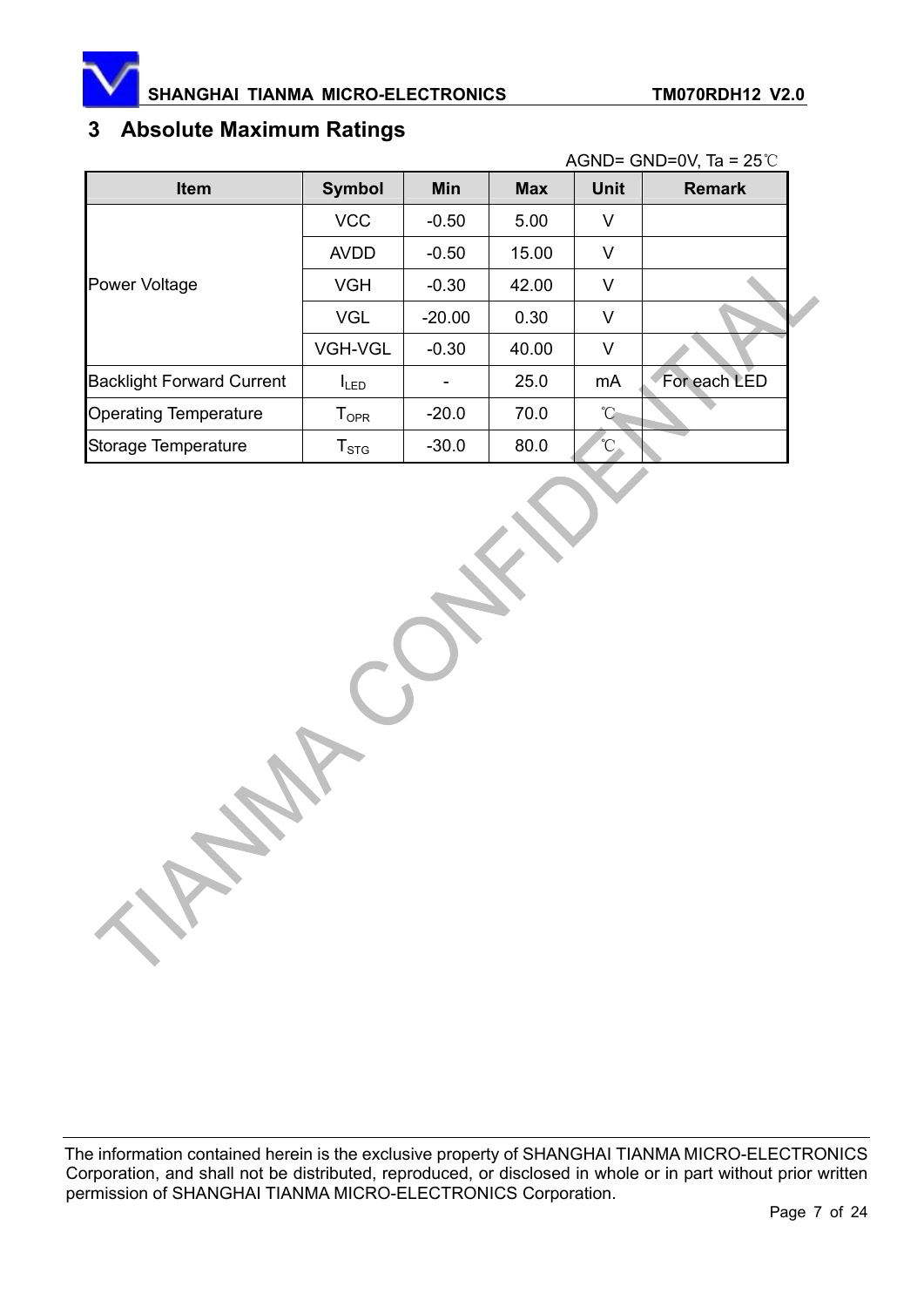<span id="page-7-0"></span>

## **4 Electrical Characteristics**

#### **4.1 Recommended Operating Condition**

|                                     |                                                  |                  |            |                          |            |             | AGND=GND=0V, Ta = $25^{\circ}$ C              |
|-------------------------------------|--------------------------------------------------|------------------|------------|--------------------------|------------|-------------|-----------------------------------------------|
|                                     | <b>Parameter</b>                                 | <b>Symbol</b>    | <b>MIN</b> | <b>TYP</b>               | <b>MAX</b> | <b>Unit</b> | <b>Remark</b>                                 |
|                                     | Digital supply Voltage                           | <b>VCC</b>       | 3.00       | 3.30                     | 3.60       | V           |                                               |
|                                     | Analog supply Voltage                            | <b>AVDD</b>      | 10.07      | 10.60                    | 11.13      | V           |                                               |
| Gate on voltage                     |                                                  | <b>VGH</b>       | 14.40      | 16.00                    | 17.60      | V           |                                               |
| Gate off voltage                    |                                                  | <b>VGL</b>       | $-7.70$    | $-7$                     | $-6.30$    | V           |                                               |
|                                     | <b>Common Electrode</b><br><b>Driving Signal</b> |                  |            | 4.30                     |            | V           |                                               |
| Input<br>level                      | Gammal<br>оf                                     | $V1 - V5$        | 0.4*AVDD   | $\overline{\phantom{a}}$ | $AVDD-0.4$ | V           |                                               |
| voltage                             |                                                  | $V6-V10$         | 0.1        |                          | 0.6*AVDD   | V           |                                               |
| Input                               | Low Level                                        | $V_{IL}$         | $\Omega$   |                          | $0.3*VCC$  | $V_{\rm c}$ | R0~R7,G0~G7,0~B7,DE,<br>DCLK, HSD, VSD, MODE, |
| Signal<br>Voltage                   | <b>High Level</b>                                | V <sub>IH</sub>  | $0.7*VCC$  |                          | <b>VCC</b> | $V_{-}$     | RSTB, STBYB, SHLR, UPDN,<br><b>DITH</b>       |
| voltage                             | Current of digital supply                        |                  |            |                          | 10         | <b>mA</b>   | $VCC=3.3V$<br>color bar pattern               |
| Current of analog supply<br>voltage |                                                  | <b>LAVDD</b>     |            |                          | 40         | mA          | AVDD=Typ color bar pattern                    |
| Current of Gate on voltage          |                                                  | $I_{VGH}$        |            |                          | 0.3        | mA          | <b>VGH=22.0V</b>                              |
|                                     | Current of Gate off voltage                      | $I_{\text{VGL}}$ |            | ۰                        | 0.3        | mA          | <b>VGL=-7.0V</b>                              |

Note: The value is for design stage only.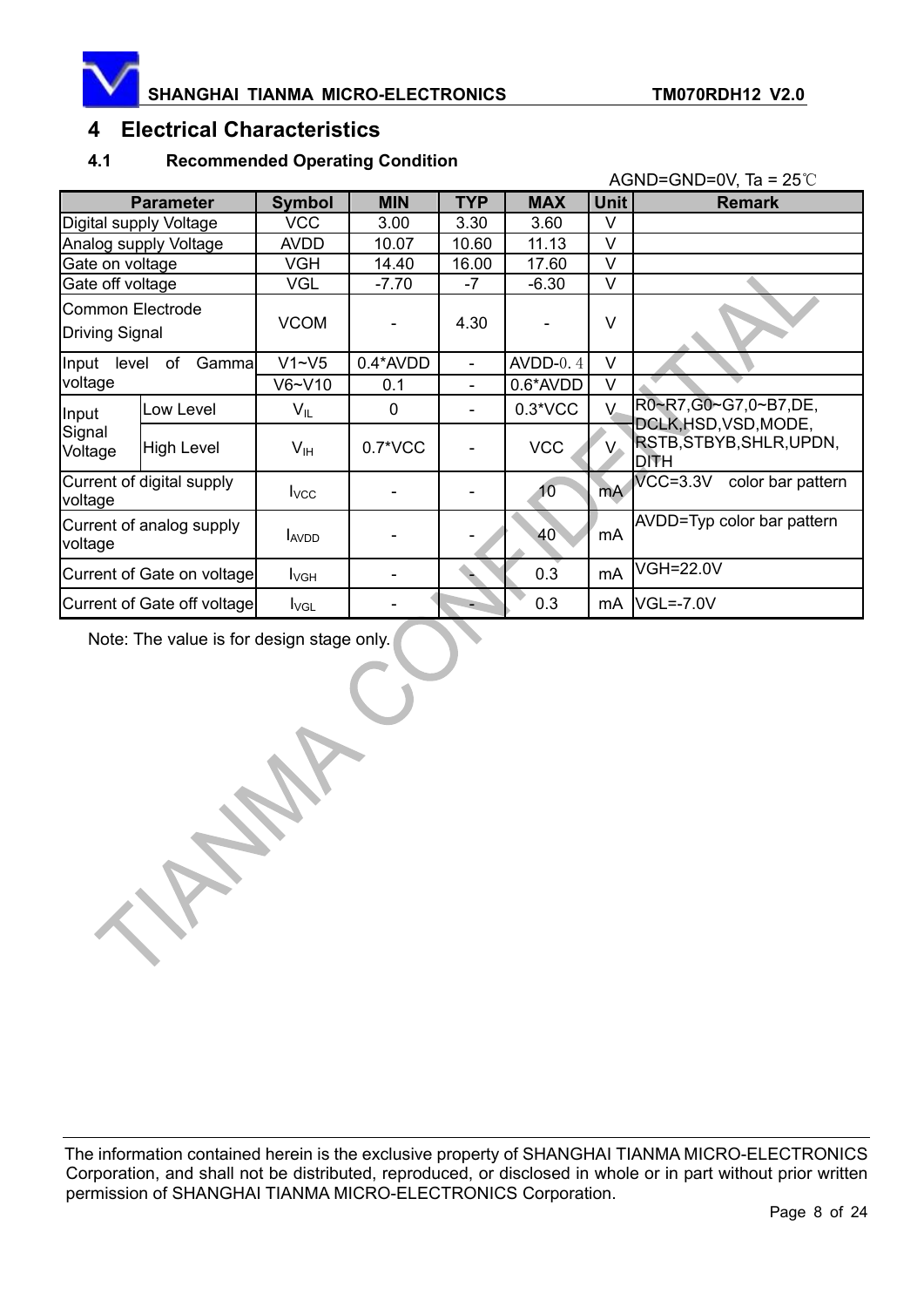

#### **4.2 Gamma Correction Reference Voltage Setting**



### **Gamma Correction Reference Voltage Setting**

| <b>Parameter</b>  | <b>Symbol</b>  | <b>MIN</b> | <b>TYP</b> | <b>MAX</b>               | <b>Unit</b> | Remark |
|-------------------|----------------|------------|------------|--------------------------|-------------|--------|
|                   |                |            | 10.14      | AVDD-0.4                 | V           |        |
|                   | V2             |            | 8.25       |                          | V           |        |
|                   | V3             |            | 7.66       |                          | V           |        |
| Gamma correction  | V4             |            | 7.19       |                          |             |        |
| reference voltage | V5             |            | 5.10       | $\overline{\phantom{0}}$ | V           |        |
| V1~V10            | V6             |            | 5.50       |                          |             |        |
|                   | V7             |            | 3.41       |                          | V           |        |
|                   | V <sub>8</sub> |            | 2.94       |                          |             |        |
|                   | V9             |            | 2.35       | $\overline{\phantom{0}}$ | V           |        |
|                   | V10            | AGND+0.1   | 0.46       |                          |             |        |

Note: the value is for design stage only;

AVDD-0.4> V1 > V2> V3 > V4 > V6 > V5 > V7>V8 > V9 > V10 > AGND+0.1V

**Gamma Correction Reference Circuit**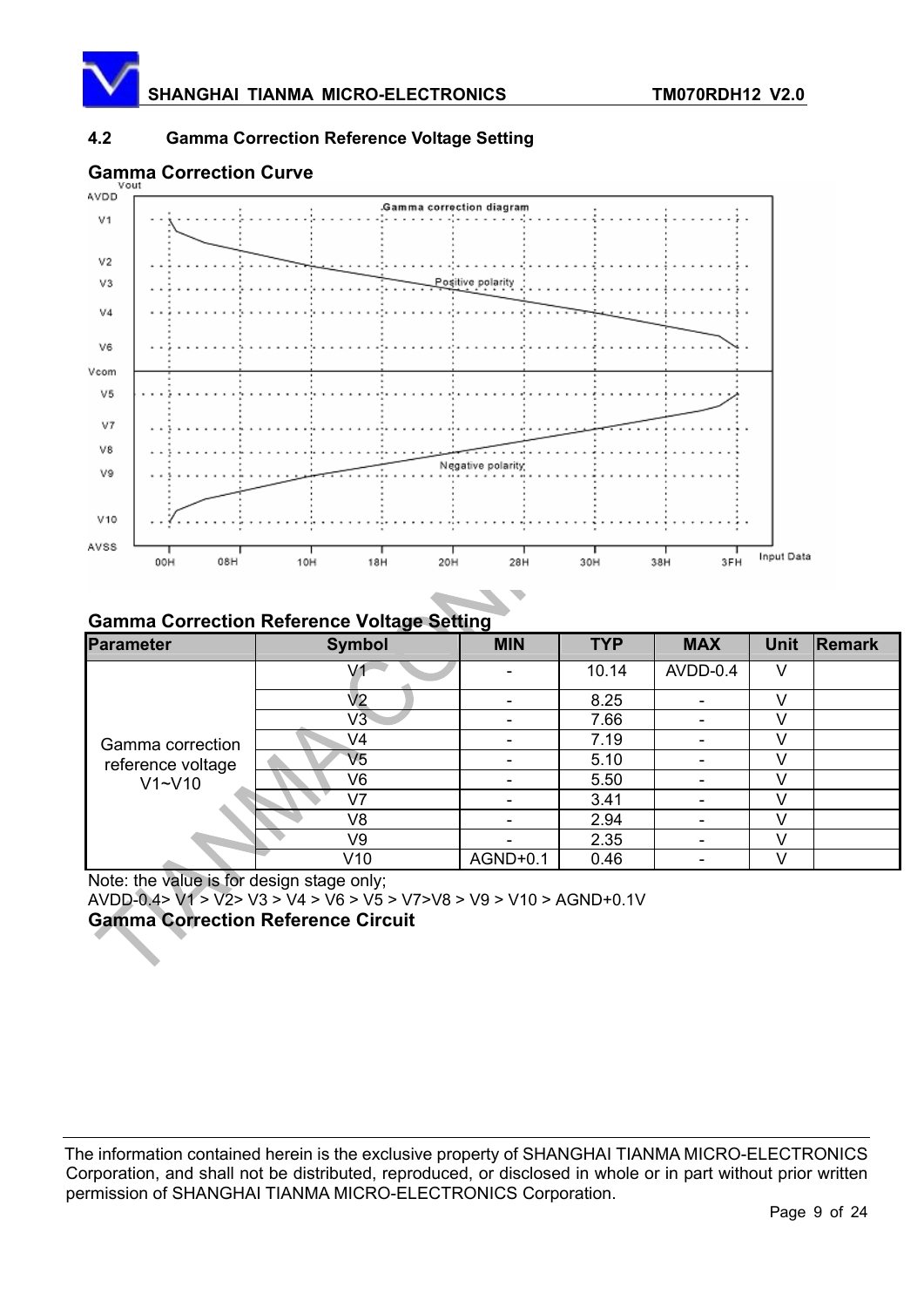



#### **Gamma Correction Resistance Value**

| <b>Symbol</b>                      | <b>Unit</b> | <b>Resistance</b> | <b>Symbol</b>                      | <b>Unit</b> | <b>Resistance</b> |
|------------------------------------|-------------|-------------------|------------------------------------|-------------|-------------------|
| R1//R2                             |             | 47//NC            | R3// R4                            | Ω           | 240//620          |
| R5// R6                            |             | 240//1000         | R7// R8                            | Ω           | 62//220           |
| R9// R10                           | Ω           | 91//180           | R <sub>11</sub> // R <sub>12</sub> | Ω           | 91//180           |
| R13// R14                          | Ω           | 62//220           | R <sub>15</sub> // R <sub>16</sub> | Ω           | 240//1000         |
| R <sub>17</sub> // R <sub>18</sub> | Ω           | 240//620          | R <sub>19</sub> // R <sub>20</sub> | Ω           | 47//NC            |
| R <sub>21</sub> // R <sub>22</sub> | Ω           | 47//300           | $C1 - C10$                         | uF          | 1.0(16V)          |

Note: Setting the resistance only when AVDD=10.60V, AGND=GND=0V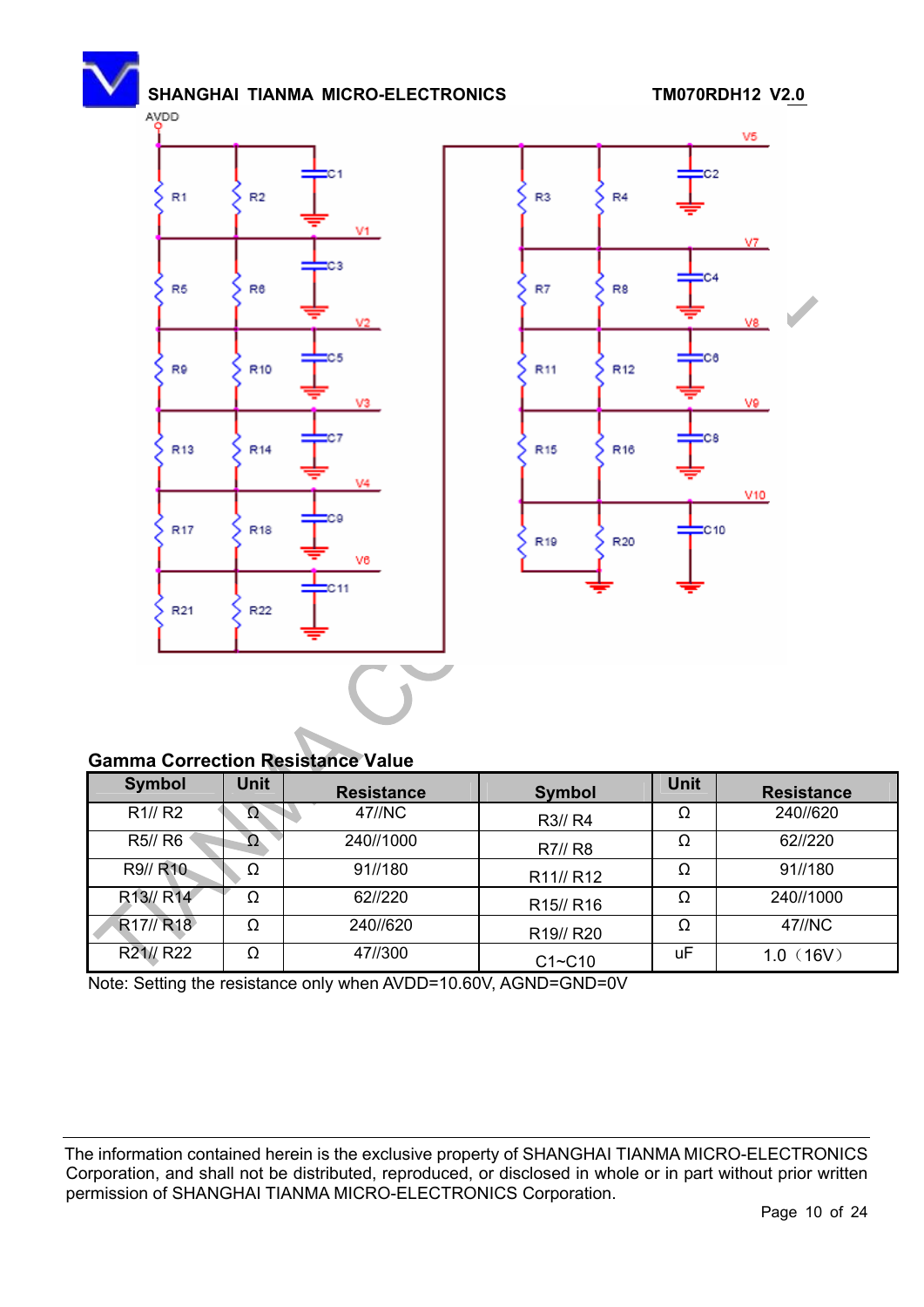

#### **4.3 Recommended Driving Condition for Backlight**

|                                    |               |            |            |            |             | Ta=25 $\degree$ C    |  |
|------------------------------------|---------------|------------|------------|------------|-------------|----------------------|--|
| <b>Item</b>                        | <b>Symbol</b> | <b>Min</b> | <b>Typ</b> | <b>Max</b> | <b>Unit</b> | <b>Remark</b>        |  |
| <b>Forward Current</b>             | ΙF            |            | 140.0      |            | mA          | 21LED <sub>s</sub>   |  |
| <b>Forward Voltage</b>             | VF            |            | 9.6        | 11.4       |             | (3 LED Serial, 7     |  |
| <b>Backlight Power Consumption</b> | $W_{BL}$      |            | 1344       |            | W           | <b>LED Parallel)</b> |  |

Note 1: The LED driving condition is defined for total backlight consumption, and which depend on Forward Current setting.

Note 2: Forward Voltage is just for reference for one serial.

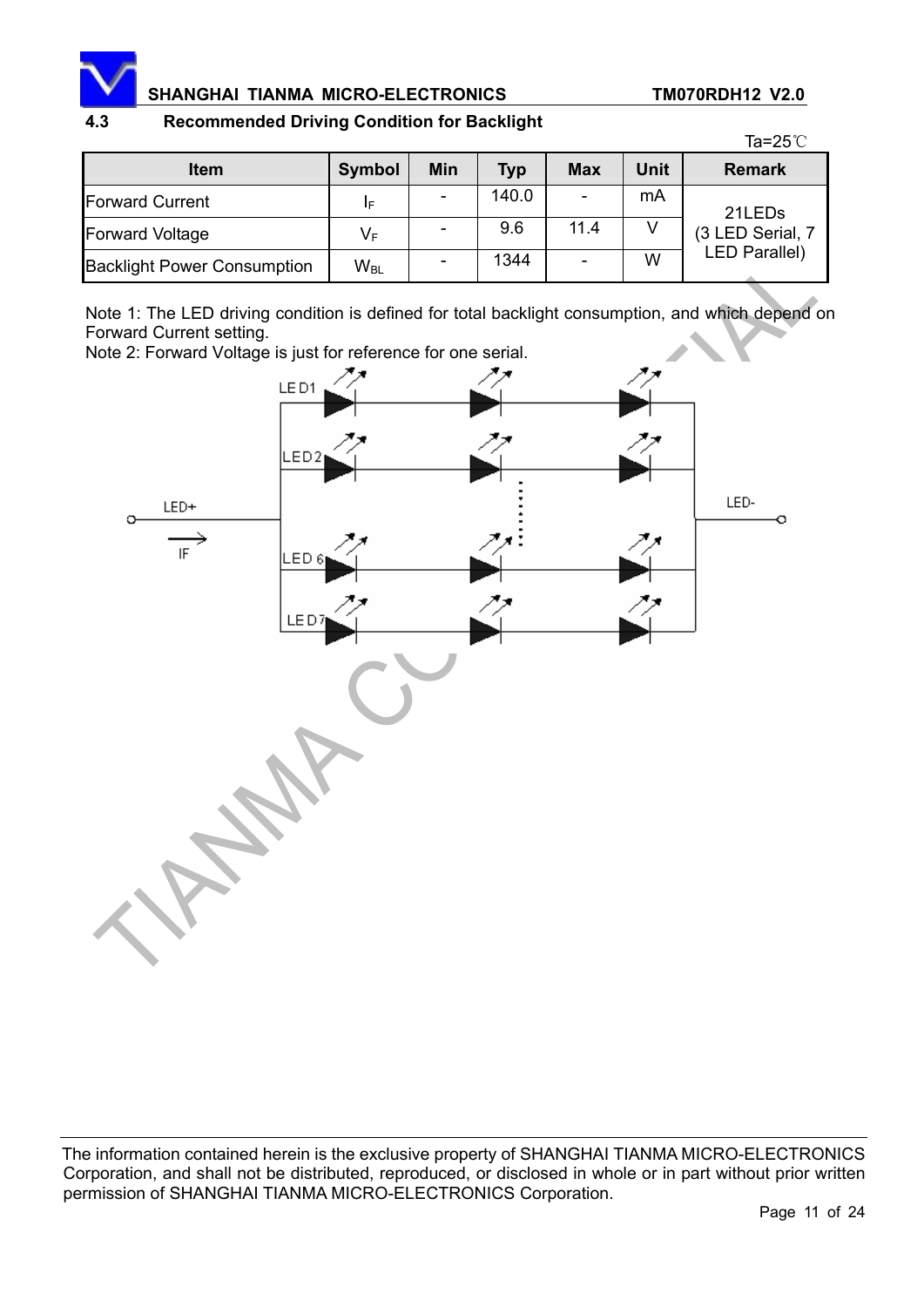

#### **4.4 Block Diagram**

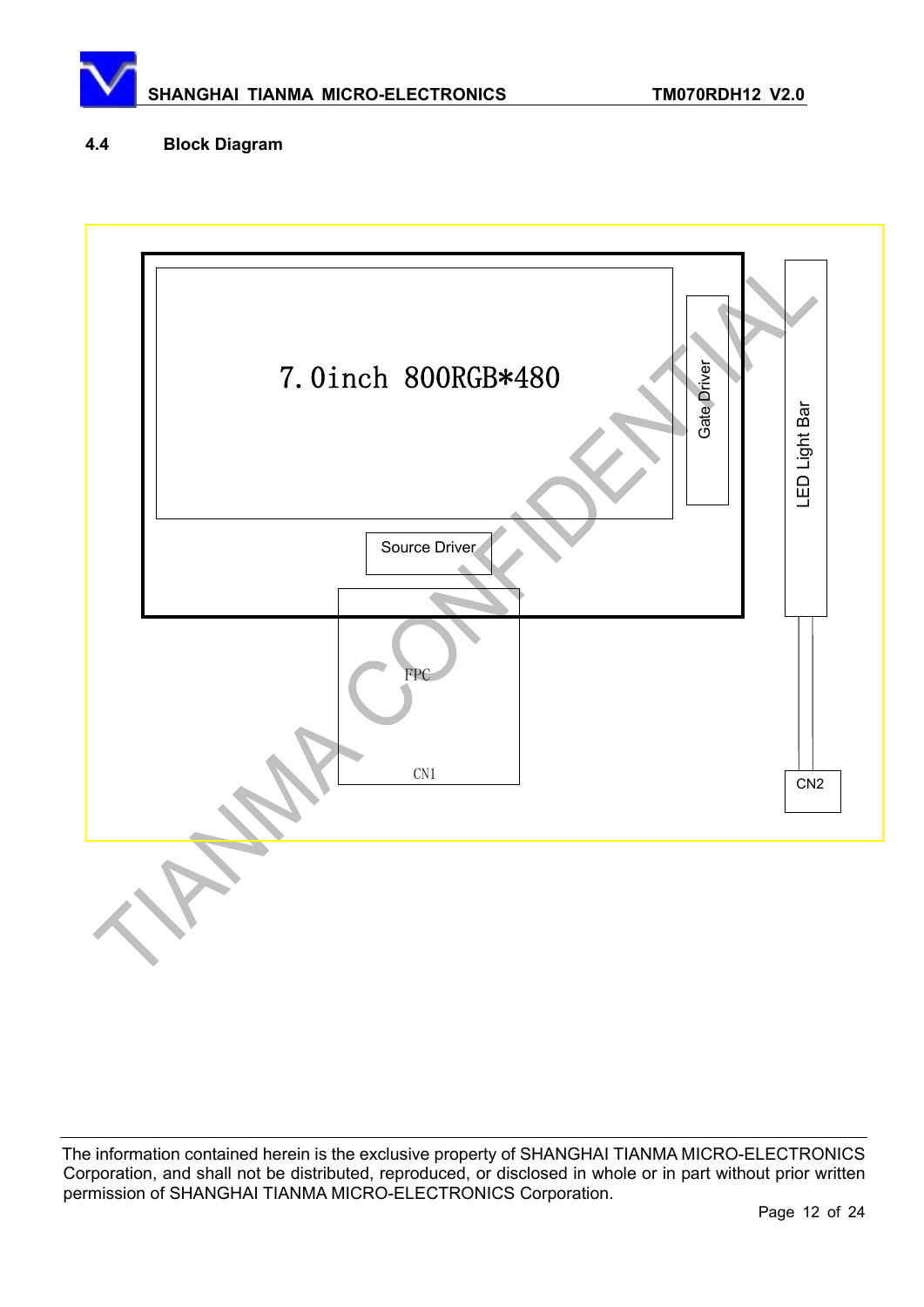<span id="page-12-0"></span>

# **5 Timing Chart**

#### **5.1 TFT-LCD Input Timing**

VCC=3.3V, AGND=GND=0V, Ta=25°C

| <b>Parameter</b> | <b>Symbol</b> | <b>Min</b> | <b>Typ</b>      | <b>Max</b>               | <b>Unit</b> | <b>Remark</b> |
|------------------|---------------|------------|-----------------|--------------------------|-------------|---------------|
| <b>DCLK</b>      | Fclk          | -          | 30              | 40                       | <b>MHZ</b>  |               |
|                  | tclk          | -          | 33.3            | 25.0                     | ns          |               |
|                  | th            | 928        | 928             | 928                      | tclk.       |               |
|                  | thd           | 800        | 800             | 800                      | tclk        |               |
| <b>HSD</b>       | thpw          | 1          | 48              | $\overline{\phantom{a}}$ | tclk        |               |
|                  | thb           | 88         | 88              | 88                       | tclk        |               |
|                  | thfp          | 1          | 40              |                          | tclk        |               |
|                  | tv            | 513        | 525             |                          | th          |               |
| <b>VSD</b>       | tvd           | 480        | 480             | 480                      | th          |               |
|                  | tvpw          | 3          | $\mathbf{3}$    | -                        | th          |               |
|                  | tvb           | 32         | 32              | 32                       | th          |               |
|                  | tvfp          | 1          | 13 <sub>2</sub> |                          | th          |               |

Note: DE timing refer to HSD, VSD input timing. **TCON Horizontal Input Timing Diagram**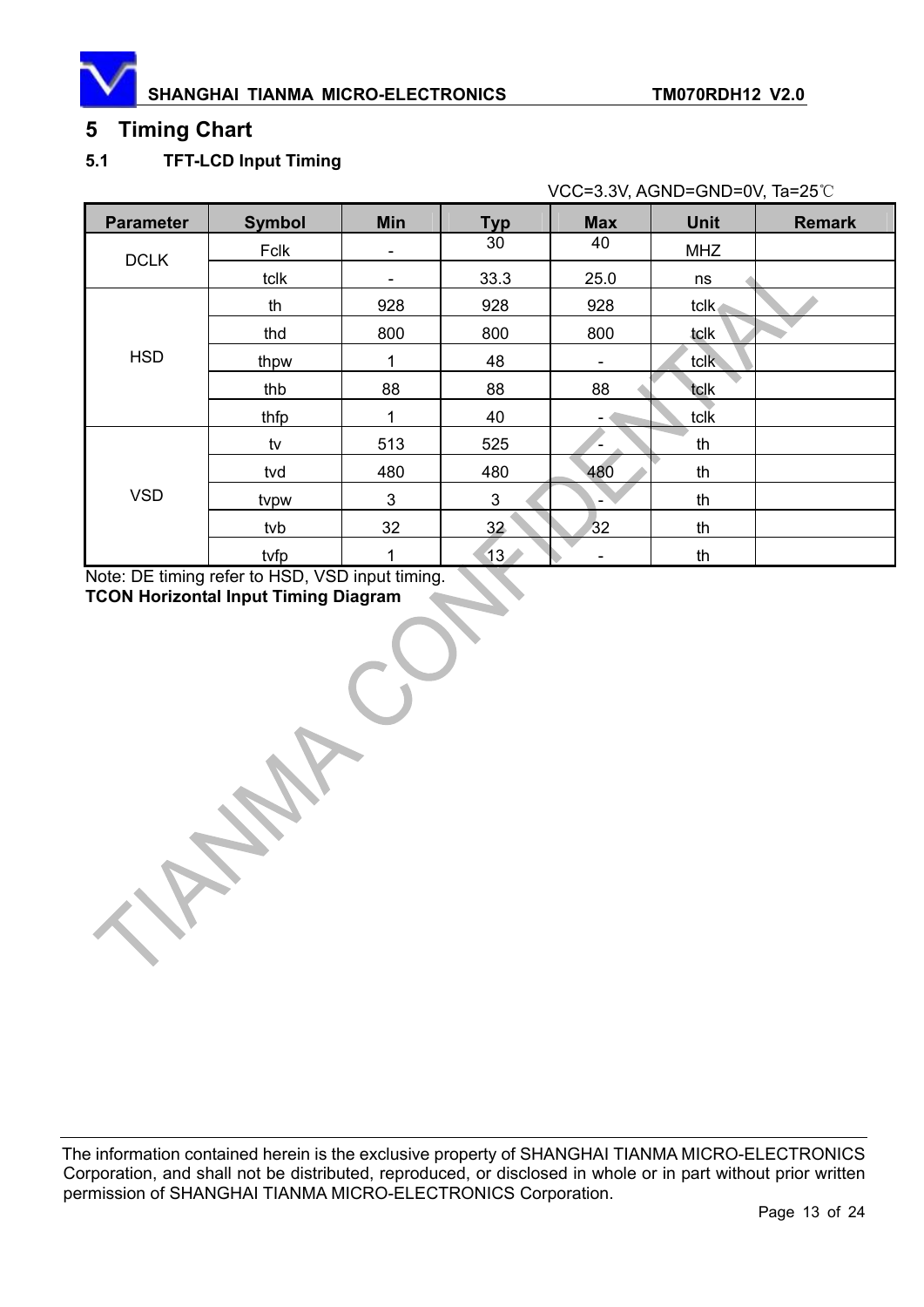

**TCON Vertical Input Timing Diagram HV** 



# **5.2 Input timing Characteristics of Interface(DCLK,VSD,HSD,DE)**

|                       |               |     |            |            | (VCC=3.3V, AVSS=GND=0V, $1a=25$ C) |        |  |
|-----------------------|---------------|-----|------------|------------|------------------------------------|--------|--|
| <b>Parameter</b>      | <b>Symbol</b> | Min | <b>Typ</b> | <b>Max</b> | Unit                               | Remark |  |
| <b>DCLK</b> frequency | Fclk          |     | 30.0       | 40.0       | MHz                                |        |  |

The information contained herein is the exclusive property of SHANGHAI TIANMA MICRO-ELECTRONICS Corporation, and shall not be distributed, reproduced, or disclosed in whole or in part without prior written permission of SHANGHAI TIANMA MICRO-ELECTRONICS Corporation.

#### $(VCC=3.3V, AVSS=GND=0V, Ta=25°C)$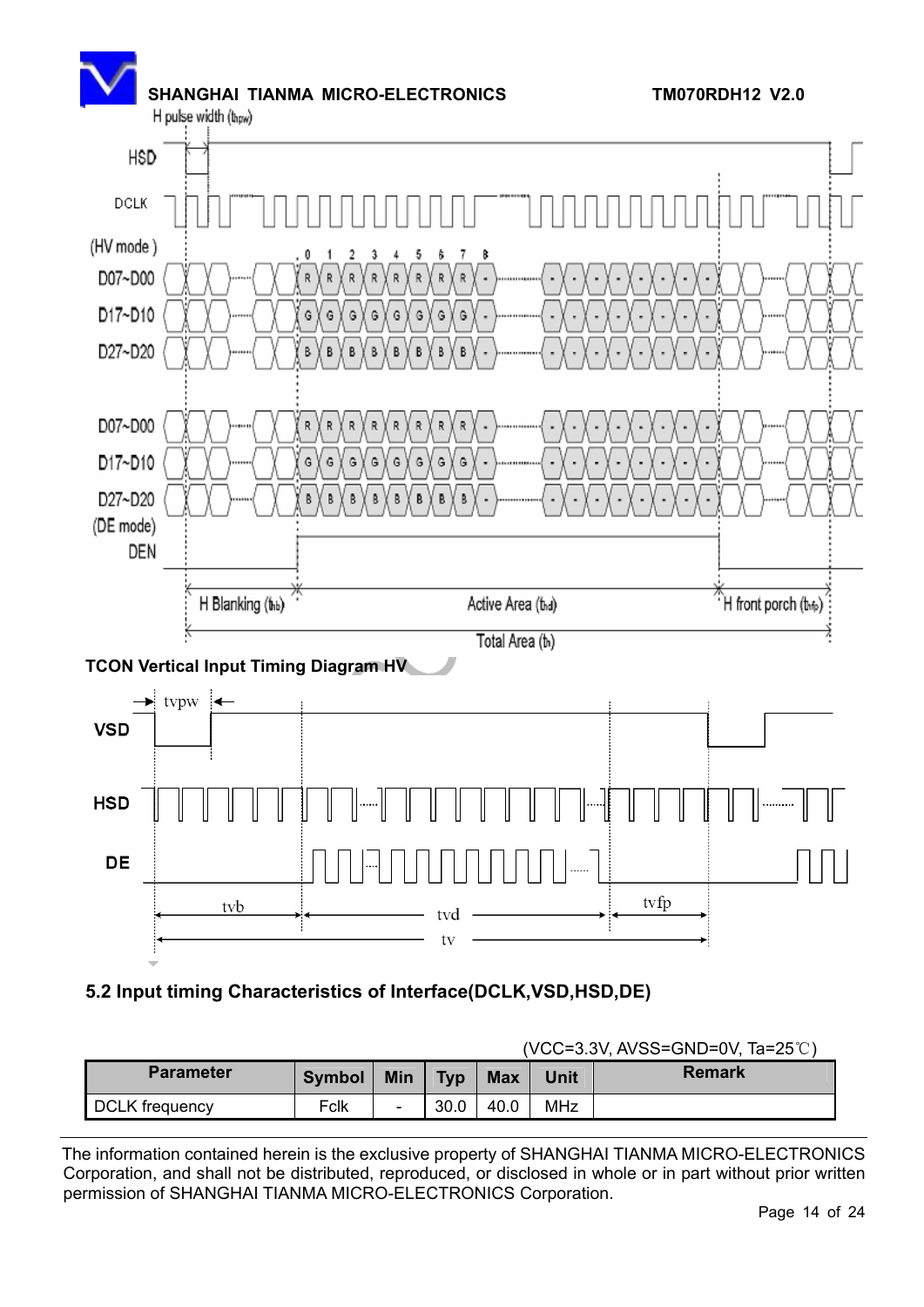

**BLU** 

Disable

Enable

10 tv

The information contained herein is the exclusive property of SHANGHAI TIANMA MICRO-ELECTRONICS Corporation, and shall not be distributed, reproduced, or disclosed in whole or in part without prior written permission of SHANGHAI TIANMA MICRO-ELECTRONICS Corporation.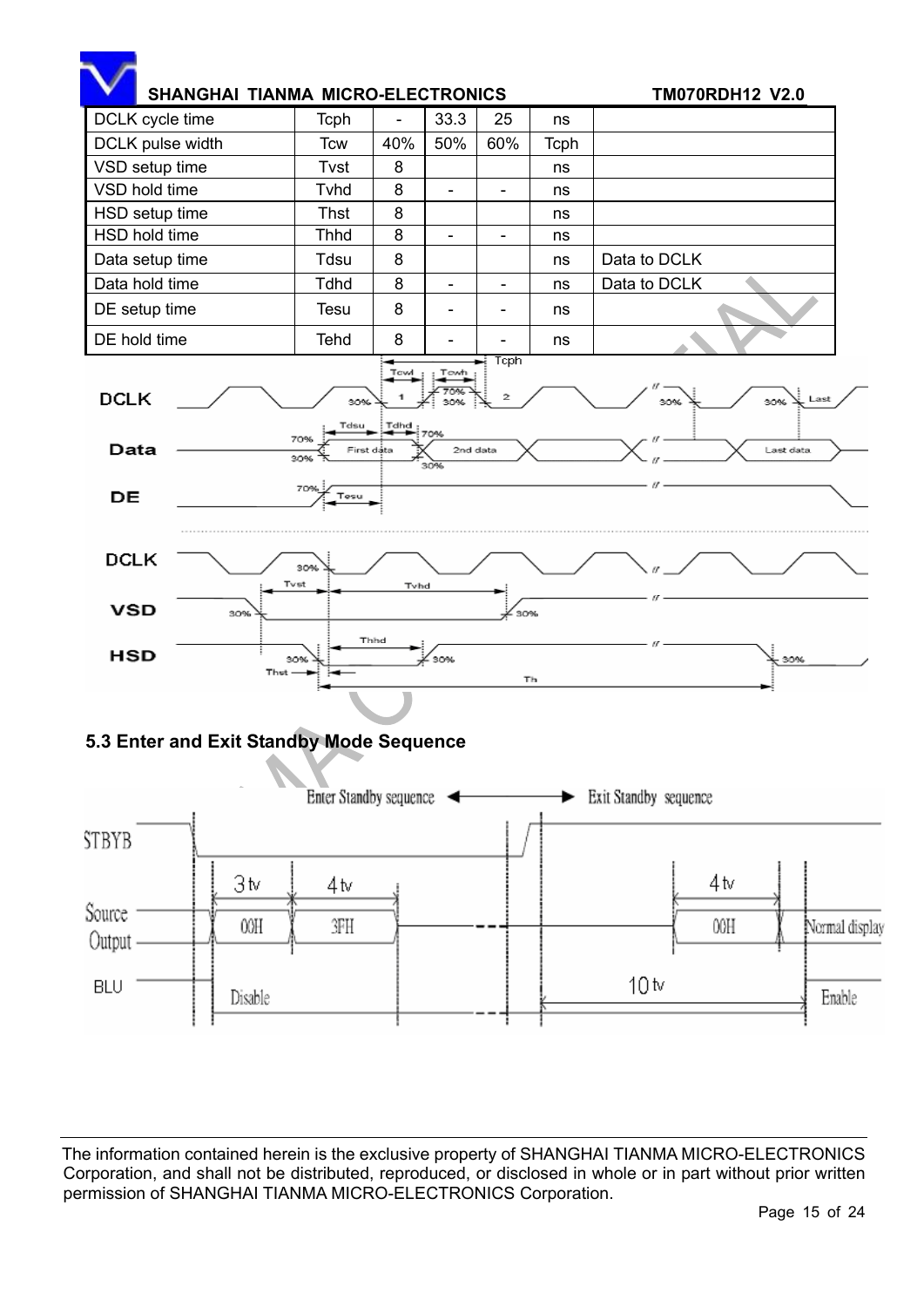# SHANGHAI TIANMA MICRO-ELECTRONICS **TM070RDH12 V2.0 6. POWER ON/OFF SEQUENCE**



Note: T1≥20ms, T2≥20ms, T3≥5ms, T4≥100ms, T5≥5ms, T6≥5ms.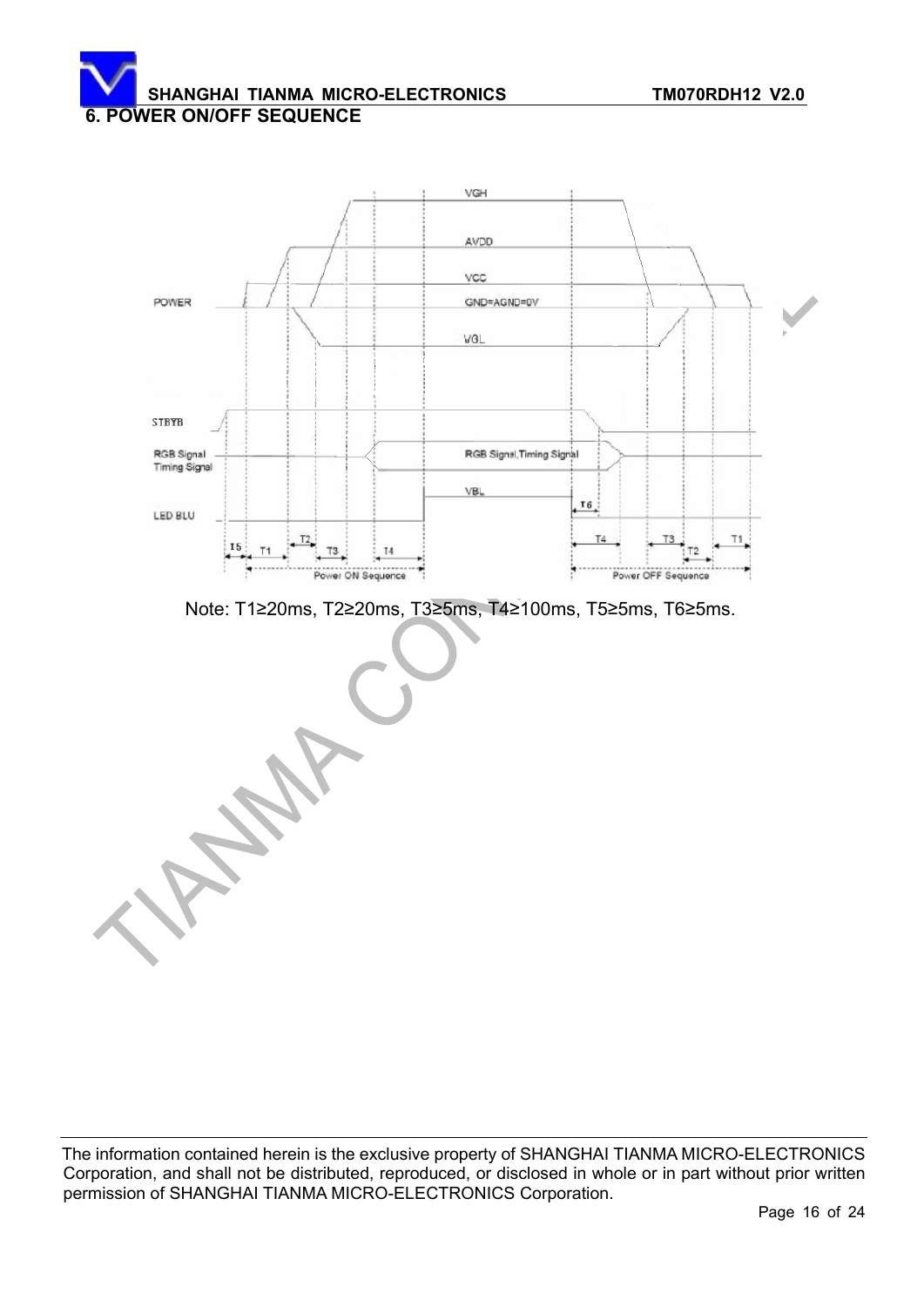<span id="page-16-0"></span>

Ta= $25^\circ$ C

# **6 Optical Characteristics**

| Item                  |             | <b>Symbol</b>         | <b>Condition</b>     | Min   | <b>Typ</b> | <b>Max</b>      | <b>Unit</b>       | <b>Remark</b>              |
|-----------------------|-------------|-----------------------|----------------------|-------|------------|-----------------|-------------------|----------------------------|
|                       |             | $\theta$ T            |                      | 50    | 60         |                 |                   |                            |
|                       |             | $\theta$ B            | $CR \ge 10$          | 60    | 70         | --              |                   | Note 2                     |
| <b>View Angles</b>    |             | $\theta L$            |                      | 60    | 70         | --              | Degree            |                            |
|                       |             | $\theta R$            |                      | 60    | 70         | --              |                   |                            |
| <b>Contrast Ratio</b> |             |                       | $\theta = 0^{\circ}$ | 400   | 500        |                 |                   | Note1<br>Note3             |
| <b>Response Time</b>  |             | $T_{ON}$<br>$T_{OFF}$ | 25°C                 |       | 20         | 30 <sub>°</sub> | ms                | Note1<br>Note4             |
|                       | White       | $\pmb{\mathsf{x}}$    |                      | 0.274 | 0.324      | 0.374           |                   |                            |
|                       |             | У                     | Backlight is<br>on   | 0.295 | 0.345      | 0.395           |                   |                            |
|                       | Red         | X                     |                      | 0.544 | 0.594      | 0.644           |                   |                            |
|                       |             | у                     |                      | 0.301 | 0.351      | 0.401           |                   | Note1                      |
| Chromaticity          | Green       | X                     |                      | 0.299 | 0.349      | 0.399           |                   | Note <sub>5</sub>          |
|                       |             | у                     |                      | 0.531 | 0.581      | 0.631           |                   |                            |
|                       | <b>Blue</b> | X                     |                      | 0.102 | 0.152      | 0.202           |                   |                            |
|                       |             | У                     |                      | 0.053 | 0.103      | 0.153           |                   |                            |
| Uniformity            |             | U                     |                      | 75    | 80         |                 | $\%$              | Note1<br>Note <sub>6</sub> |
| <b>NTSC</b>           |             |                       |                      | --    | 50         |                 | $\%$              | Note 5                     |
| Luminance             |             |                       |                      | 280   | 350        |                 | cd/m <sup>2</sup> | Note1<br>Note7             |

Test Conditions:

- 1.  $I_F$ = 160 mA,  $V_F$ =9.6V, and the ambient temperature is 25°C.
- 2. The test systems refer to Note 1 and Note 2.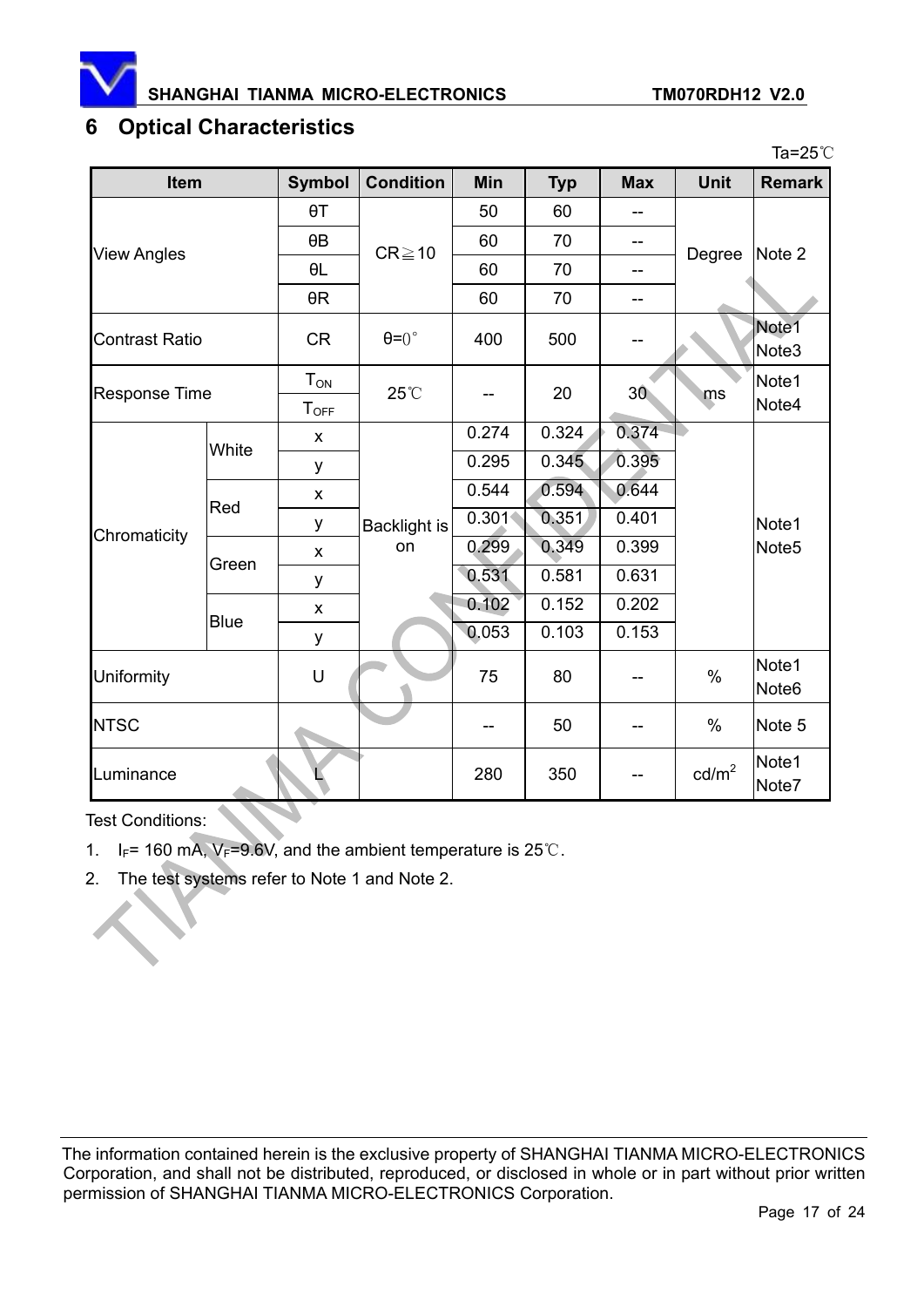

Note 1: Definition of optical measurement system.

The optical characteristics should be measured in dark room. After 5 Minutes operation, the optical properties are measured at the center point of the LCD screen. All input terminals LCD panel must be ground when measuring the center area of the panel.



Note 2: Definition of viewing angle range and measurement system.

viewing angle is measured at the center point of the LCD by CONOSCOPE(ergo-80).



The response time is defined as the LCD optical switching time interval between "White" state and

The information contained herein is the exclusive property of SHANGHAI TIANMA MICRO-ELECTRONICS Corporation, and shall not be distributed, reproduced, or disclosed in whole or in part without prior written permission of SHANGHAI TIANMA MICRO-ELECTRONICS Corporation.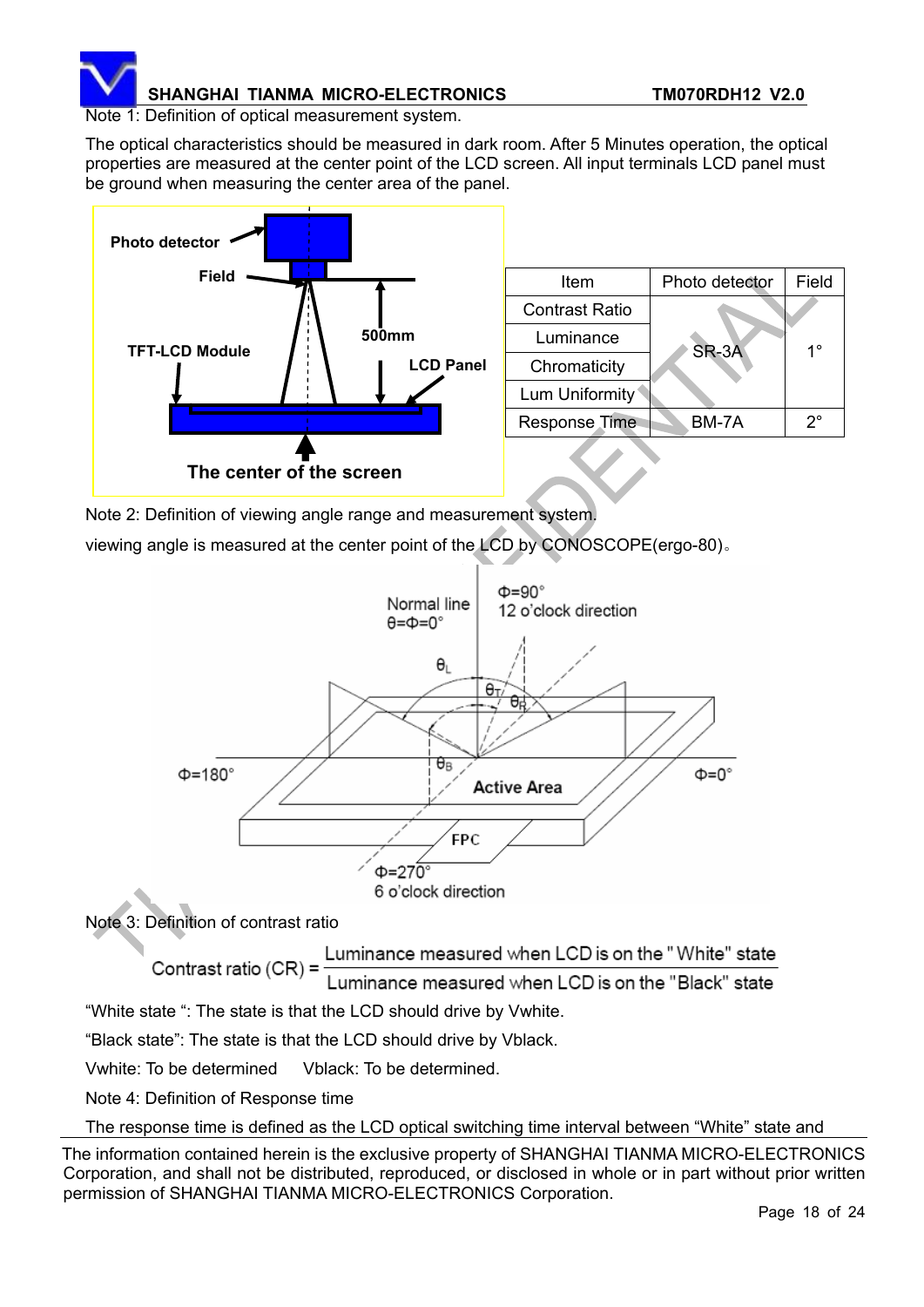

"Black" state. Rise time  $(T_{ON})$  is the time between photo detector output intensity changed from 90% to 10%. And fall time ( $T<sub>OFF</sub>$ ) is the time between photo detector output intensity changed from 10% to 90%.



Note 5: Definition of color chromaticity (CIE1931)

Color coordinates measured at center point of LCD.

Note 6: Definition of Luminance Uniformity

Active area is divided into 9 measuring areas (Refer Fig. 2). Every measuring point is placed at the center of each measuring area.

Luminance Uniformity (U) = Lmin/ Lmax

L-------Active area length W----- Active area width



Lmax: The measured Maximum luminance of all measurement position.

Lmin: The measured Minimum luminance of all measurement position.

Note 7: Definition of Luminance:

Measure the luminance of white state at center point.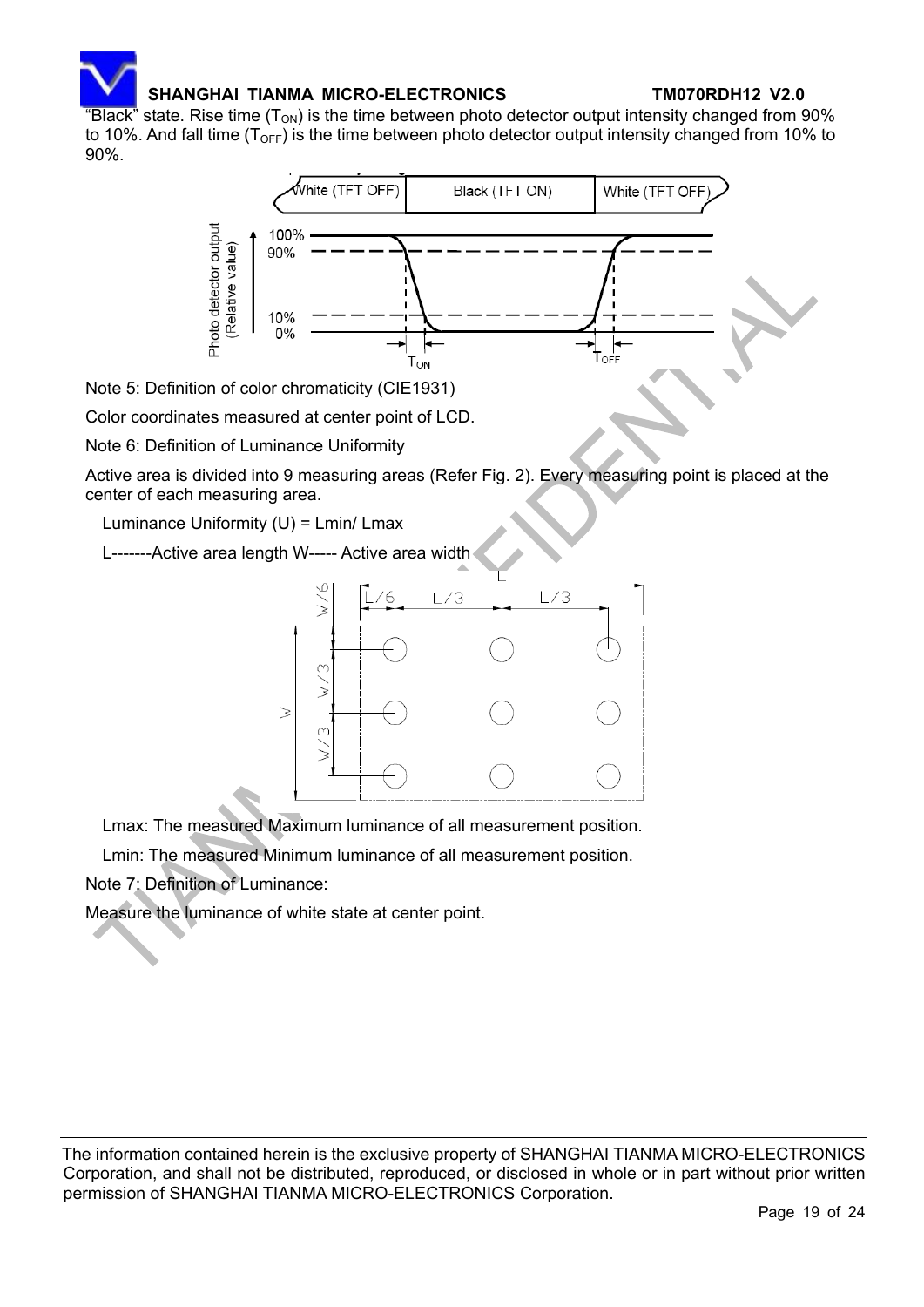<span id="page-19-0"></span>

# **7 Environmental / Reliability Test**

| <b>No</b>       | <b>Test Item</b>                               | <b>Condition</b>                                                                                                                         | <b>Remarks</b>                                                                                 |
|-----------------|------------------------------------------------|------------------------------------------------------------------------------------------------------------------------------------------|------------------------------------------------------------------------------------------------|
| 1               | <b>High Temperature</b><br>Operation           | Ts = $+70^{\circ}$ C, 240 hours                                                                                                          | IEC60068-2-1<br>GB2423.2                                                                       |
| $\overline{2}$  | Low Temperature<br>Operation                   | Ta = $-20^{\circ}$ C, 240 hours                                                                                                          | IEC60068-2-1<br>GB2423.1                                                                       |
| 3               | <b>High Temperature</b><br>Storage             | Ta = $+80^{\circ}$ C, 240 hours                                                                                                          | IEC60068-2-1<br>GB2423.2                                                                       |
| $\overline{4}$  | Low Temperature<br>Storage                     | Ta = $-30^{\circ}$ C, 240 hours                                                                                                          | IEC60068-2-1<br>GB2423.1                                                                       |
| 5               | Storage at High<br>Temperature and<br>Humidity | Ta = $+60^{\circ}$ C, 90% RH max, 240 hours                                                                                              | IEC60068-2-78<br>GB/T2423.3                                                                    |
| $6\phantom{1}6$ | <b>Thermal Shock</b><br>(non-operation)        | -30°C 30 min~+80°C 30 min,<br>Change time: 5min, 100 Cycle                                                                               | Start with cold<br>temperature,<br>End with high<br>temperature,<br>IEC60068-2-14<br>GB2423.22 |
| $\overline{7}$  | <b>ESD</b>                                     | $C=150pF$ , R=330 $\Omega$ , 5point/panel<br>Air:±8Kv,5times;<br>Contact:±4Kv,5times<br>(Environment:15°C~35°C,<br>30%~60%.86Kpa~106Kpa) | IEC61000-4-2<br>GB/T17626.2                                                                    |
| 8               | <b>Vibration Test</b>                          | Frequency range: 10~55Hz<br>Stroke: 1.5mm<br>Sweep:10Hz~55Hz~10Hz<br>2 hours for each direction of X.Y.Z.<br>(6 hours for total)         | IEC60068-2-6<br>GB/T2423.10                                                                    |
| 9               | <b>Mechanical Shock</b><br>(Non Op)            | <b>Half Sine Wave</b><br>100G 6ms, ±X,±Y,±Z<br>3times for each direction                                                                 | IEC60068-2-27<br>GB/T2423.5                                                                    |
| 10              | Package Drop Test                              | Height:60cm,<br>1corner, 3edges, 6surfaces                                                                                               | IEC60068-2-34<br>GB/T2423.11                                                                   |

Note1: Ts is the temperature of panel's surface.

Note2: Ta is the ambient temperature of samples.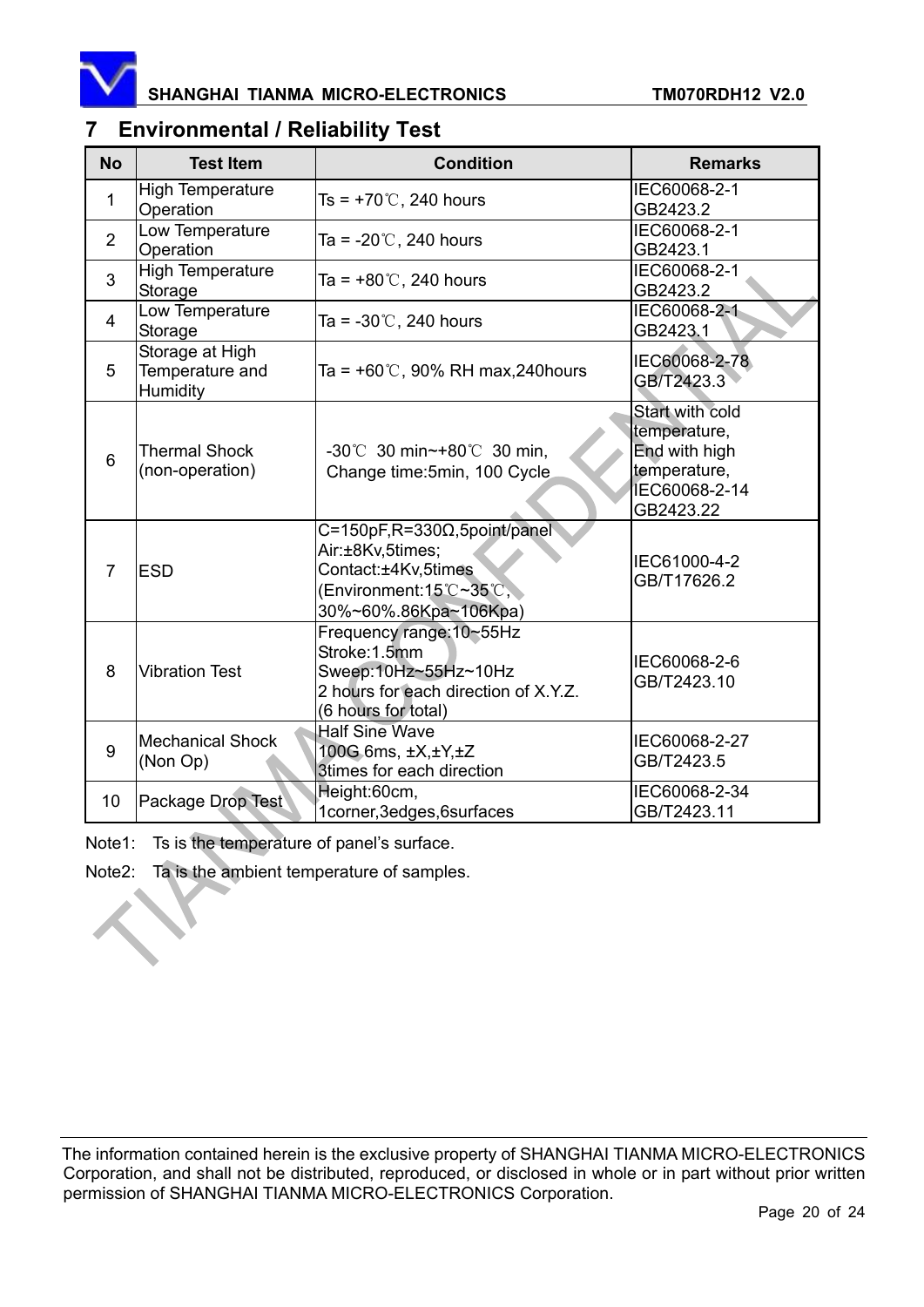<span id="page-20-0"></span>

# **8 Mechanical Drawing**

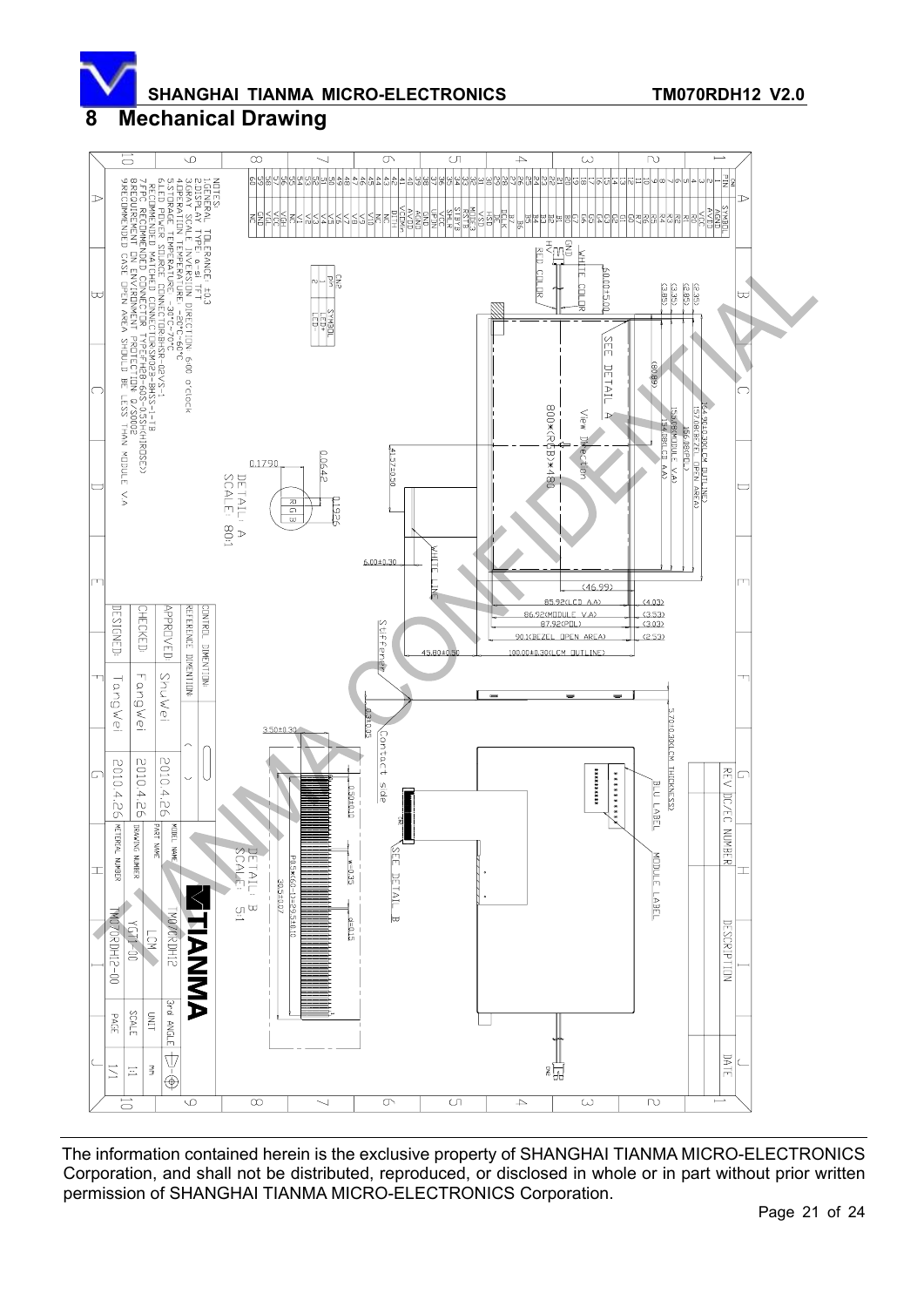<span id="page-21-0"></span>

# SHANGHAI TIANMA MICRO-ELECTRONICS **TM070RDH12 V2.0 9 Packing Drawing**

| <b>No</b>      | <b>Item</b>               | <b>Model(Material)</b>  | <b>Dimensions</b><br>(mm) | <b>Unit Weigt</b><br>(Kg) | Quantity       | <b>Remark</b> |
|----------------|---------------------------|-------------------------|---------------------------|---------------------------|----------------|---------------|
| 1              | <b>LCM</b> module         | TM070RDH12              | 164.90*100.00*5.70        | <b>TBD</b>                | 50             |               |
| $\overline{2}$ | Partition 1               | <b>Corrugated Paper</b> | 513*333*215               | $\overline{2.0}$          | 1              |               |
| 3.             | <b>Anti-Static</b><br>Bag | <b>PE</b>               | 160*178*0.05              | 0.01                      | 50             | Anti-static   |
| $\overline{4}$ | Dust-Proof<br>Bag         | <b>PE</b>               | 700*545                   | 0.0600                    |                |               |
| $\overline{5}$ | Partition 2               | <b>Corrugated Paper</b> | 505*332                   | 0.1                       | 2 <sub>1</sub> |               |
| 6              | Corrugated<br>Bar         | <b>Corrugated Paper</b> | 513*148                   | 0.06                      | $\overline{4}$ |               |
| $\overline{7}$ | Beauty-grain              | Tape                    | $30*10$                   | <b>TBD</b>                | 150            |               |
| $\overline{8}$ | Dessicant                 | <b>Dessicant</b>        | 45*35                     | 0.002                     | $\overline{8}$ |               |
| 9              | Carton                    | <b>Corrugated Paper</b> | 530*350*250               | 1.1000                    | 1              |               |
| 10             | Total weight              |                         | <b>TBD±5%</b>             |                           |                |               |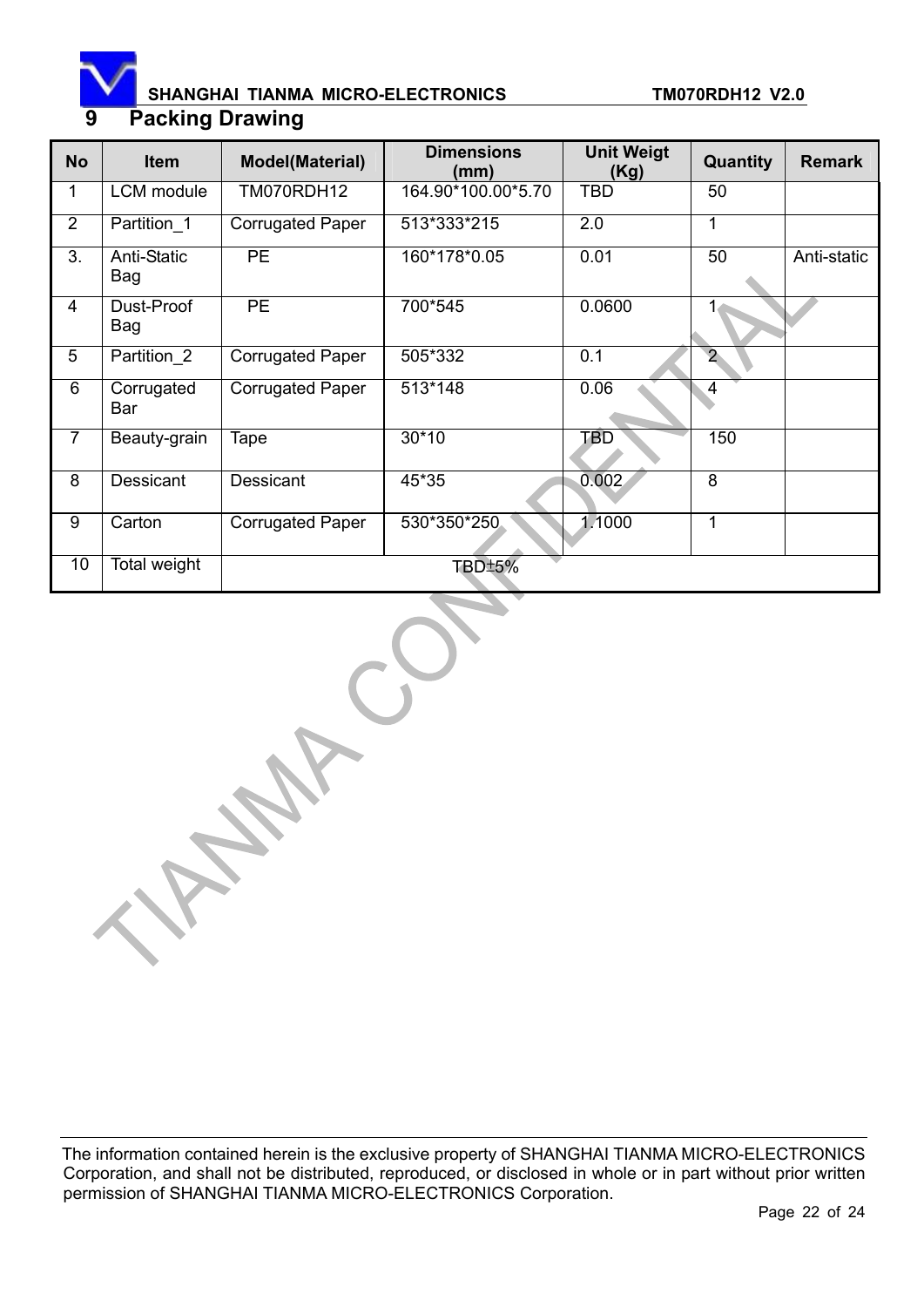